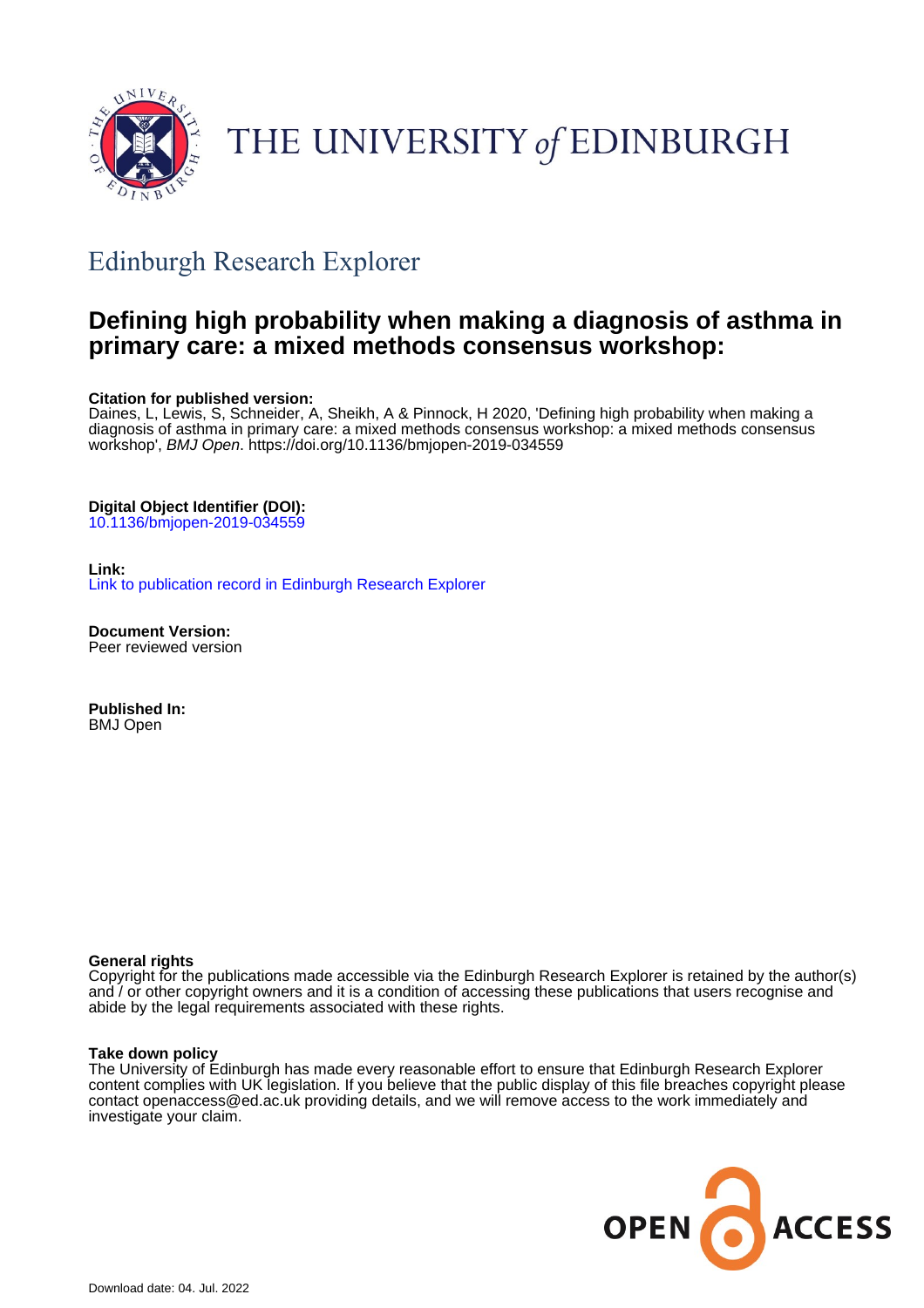## Defining high probability when making a diagnosis of asthma in primary care: a mixed methods consensus workshop

Luke Daines<sup>1</sup>, Steff Lewis<sup>1</sup>, Antonius Schneider<sup>2</sup>, Aziz Sheikh<sup>1</sup>, Hilary Pinnock<sup>1</sup>

<sup>1</sup> Asthma UK Centre for Applied Research, Usher Institute, The University of Edinburgh, UK <sup>2</sup> TUM School of Medicine, Institute of General Practice and Health Services Research, Technical University of Munich, Germany

Correspondence: Dr Luke Daines Asthma UK Centre for Applied Research, Usher Institute, University of Edinburgh. Doorway 3, Medical School, Teviot Place, Edinburgh EH8 9AG Telephone: +44 131 651 5143 Email: luke.daines@ed.ac.uk

Word count: 4383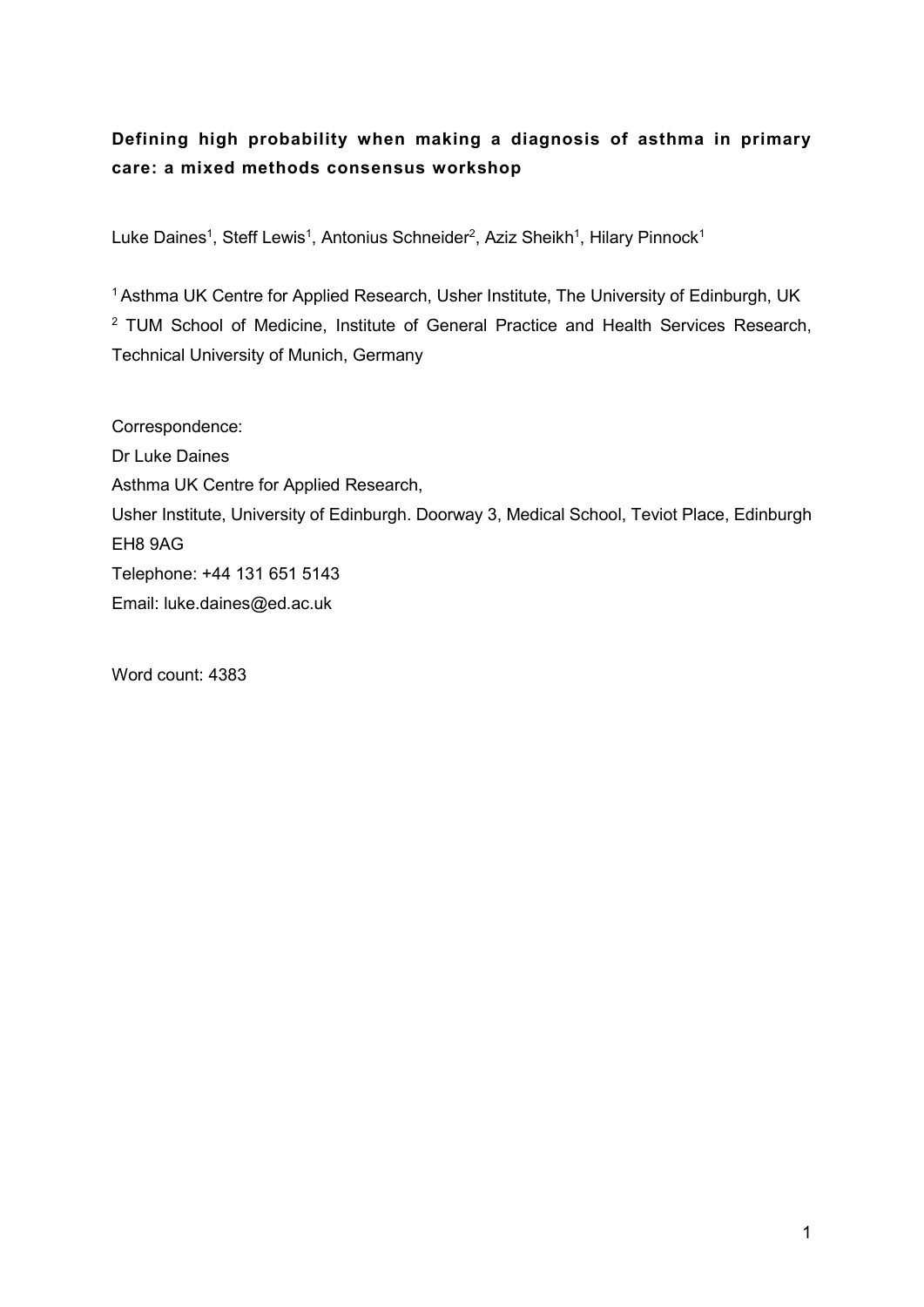## ABSTRACT

Objectives Making the diagnosis of asthma is challenging. Guidelines recommend that clinicians identify a group at 'high probability' of asthma. 'High probability', however, is not numerically defined giving rise to uncertainty. The aim of this work was to build consensus on what constitutes a 'high probability' of asthma in primary care. 'High probability' was defined as the probability threshold at which there is enough information to make a firm diagnosis of asthma and a subsequent negative test would not alter that opinion (assumed to be a false negative).

Design Mixed methods study

Setting A consensus workshop using modified Nominal Group Technique was held during an international respiratory conference.

Participants International conference attendees eligible if they had knowledge/experience of working in primary care, respiratory medicine and spoke English.

Methods Participants took part in facilitated discussions and voted over three rounds on what constituted a high probability of asthma diagnosis. The workshop was audiorecorded, transcribed and qualitatively analysed.

Results Based on final votes, the mean value for a high probability of asthma in primary care was 75% (SD 7.6), representing a perceived trade-off between limiting the number of false positives (more likely if a lower threshold was used) and pragmatism on the basis that first-line preventive therapies (i.e. low-dose inhaled corticosteroids) are relatively low risk. The need to review response to treatment was strongly emphasised for detecting non-responders and reviewing the diagnosis.

Conclusion A consensus probability of 75% was the threshold at which the primary care participants in this workshop felt confident to establish the diagnosis of asthma, albeit with the caveat that a review of treatment response was essential. Contextual factors including availability and timing of tests and the ease with which patients could be reviewed influenced participants decision making.

Word count 289/300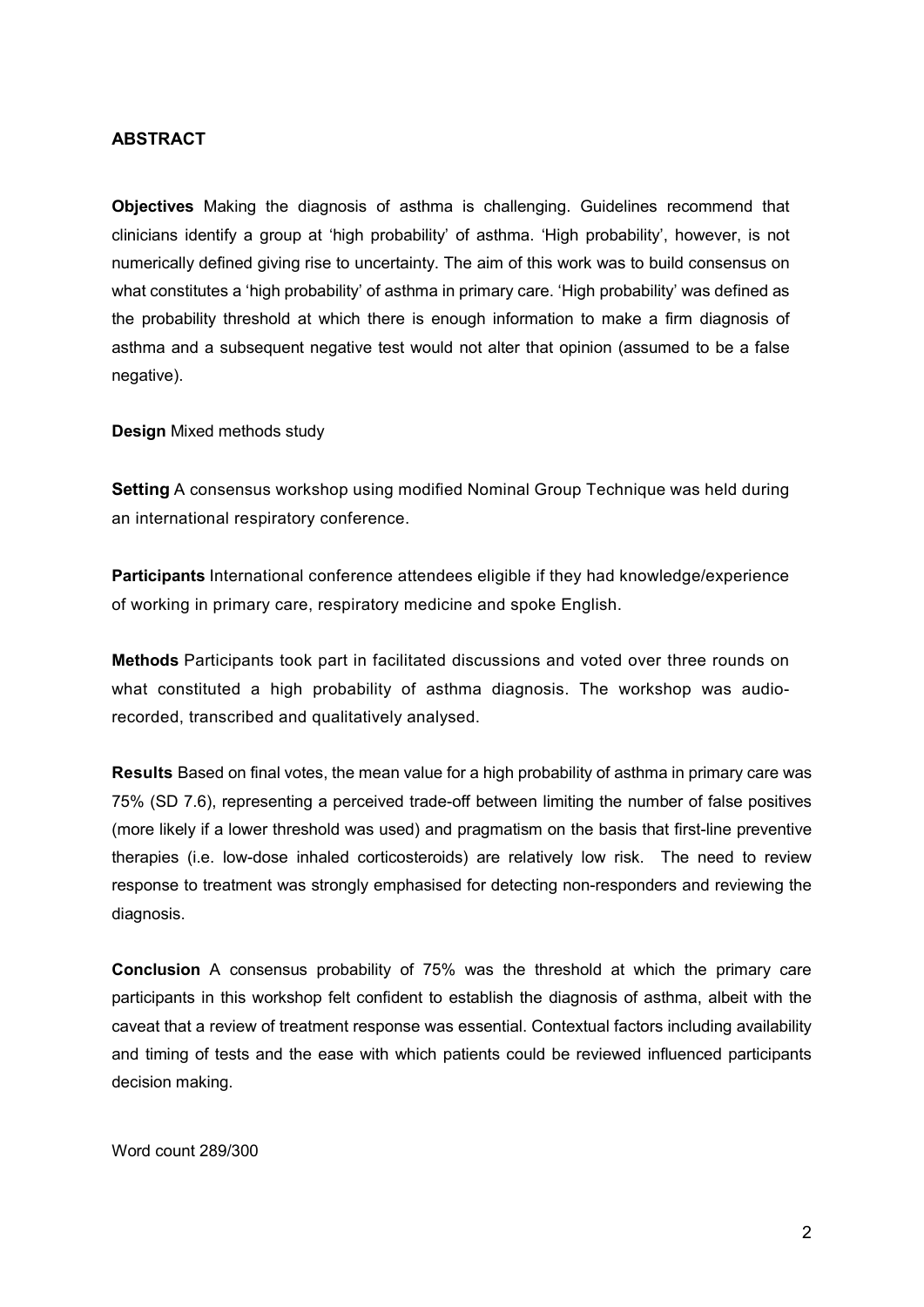## Strengths and limitations of this study

- This study achieved consensus on a value for 'high probability' of asthma diagnosis in primary care.
- Qualitative analysis provided insight into the contextual factors that affect the decision making of health professionals when assessing someone with symptoms to suggest asthma
- We recruited 10 participants, the suggested number for a modified Nominal Group Technique workshop, yet because of the small sample, the statistical analysis should be interpreted cautiously and in conjunction with the qualitative analysis.
- Participants were recruited from an international conference and, reflecting the majority of delegates, were doctors working in primary care from around the world with interest in respiratory medicine.
- We chose not to include clinicians from secondary/tertiary care because health problems typically present differently between primary and secondary care settings.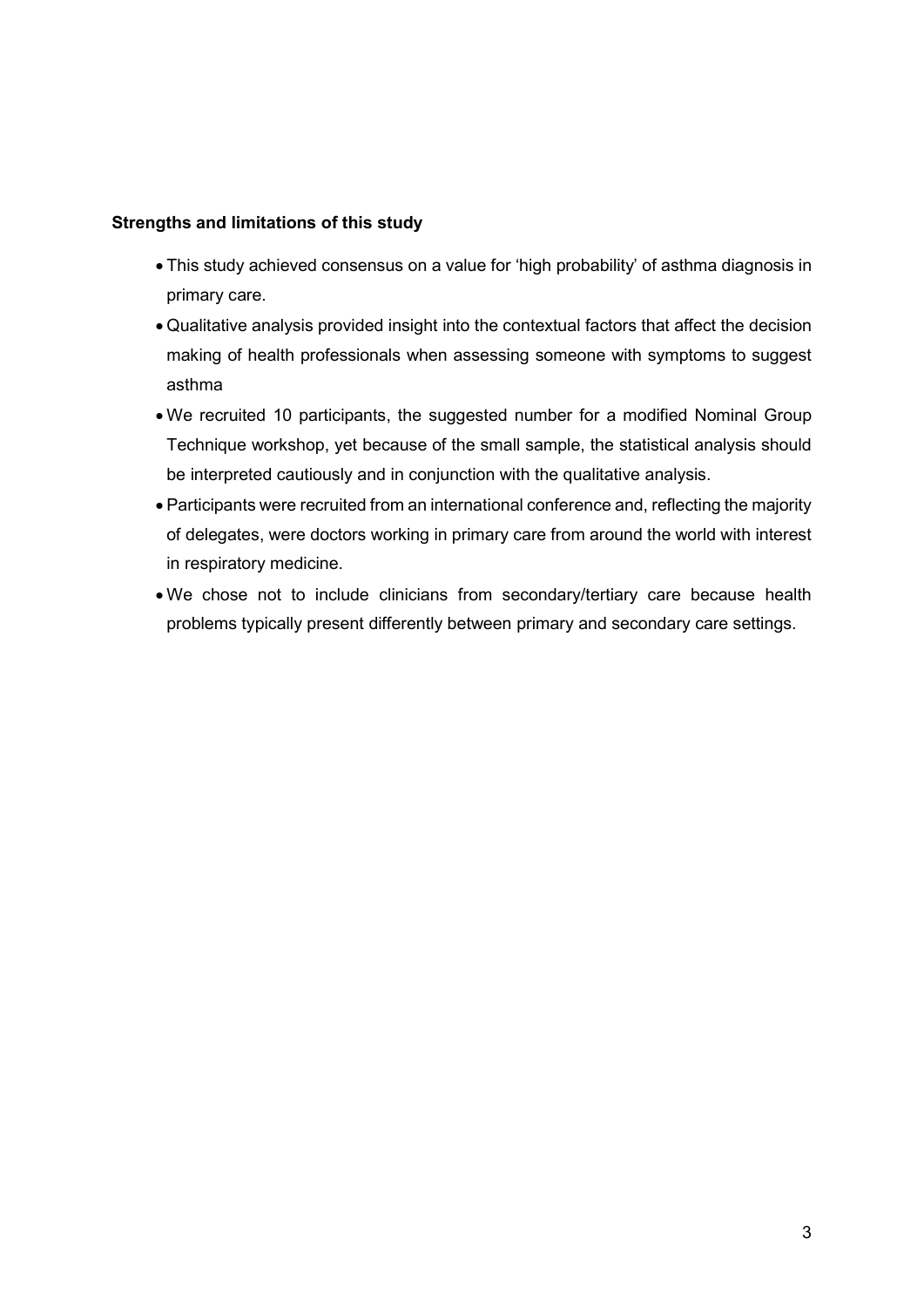#### **BACKGROUND**

Mis-diagnosis of asthma is common with both under-diagnosis and over-diagnosis reported.[1–3] Asthma is difficult to diagnose because it is a heterogeneous disease with different underlying disease processes, defined by variable symptoms and expiratory airflow limitation.[4] Investigations can determine key features of asthma, but all have limitations. For instance, spirometry is considered the reference standard for diagnosing airway obstruction,[5] but airway obstruction may not be persistent, or present in all cases of asthma.[6] Bronchial provocation is the reference standard for determining bronchial hyper-responsiveness[7] but is time consuming, carries a risk of inducing severe bronchospasm[8] and is not widely available internationally. Fractional exhaled Nitric Oxide (FeNO) identifies airway inflammation and is useful for ruling-in, but less helpful for rulingout asthma.[9] Peak flow variability is straightforward to perform but has low diagnostic accuracy for asthma.[10,11] In the absence of an investigation that can rule-in or rule-out asthma with high certainty, the diagnosis of asthma is often made clinically.

Therefore, if asthma is suspected in people presenting with undifferentiated symptoms (typically to primary care), health professionals are recommended to build up evidence for or against the presence of the diagnosis by undertaking a structured clinical assessment.[4,12,13] Current guidelines differ in their recommendations about the steps needed to achieve an asthma diagnosis.[4,12,13] The Global Initiative for Asthma (GINA) and the National Institute for Health and Care Excellence (NICE) advise that anyone suspected of asthma should be assessed with spirometry, peak flow variability and/or FeNO.[4,13] If uncertainty remains after initial investigations, repeating tests after an interval, or additional testing (such as bronchial provocation) are advised.[4,13] The British Thoracic Society (BTS)/Scottish Intercollegiate Guideline Network (SIGN) advise weighing up the probability that an individual has asthma.[12] In the case of intermediate or low probability further investigations are necessary.[12] Individuals judged to be at high probability of asthma may be coded as having suspected asthma, and a monitored trial of treatment initiated with clear plans for re-assessment.[12]

The differences between asthma guidelines has unfortunately led to confusion amongst some health professionals.[14] Furthermore, as asthma is a variable, heterogeneous condition, the clinical picture is not always obvious, and in some instances, diagnostic investigations, which may deliver false positive or false negative results, can add to uncertainty.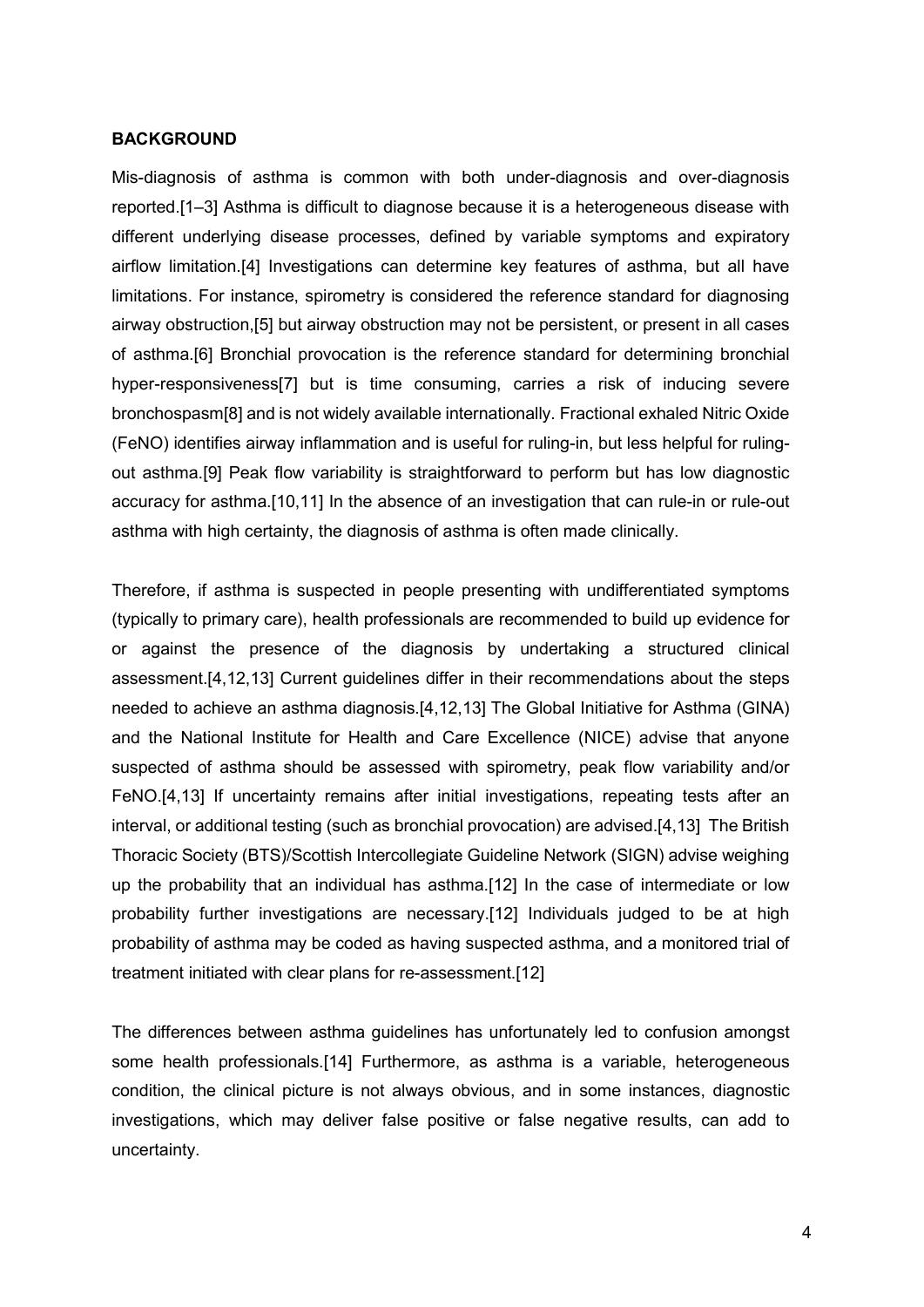The probability of asthma is informed by all available information which will include a clinical assessment, previous clinical records as well as the results of any investigations that have been undertaken. Choosing if and when to conduct a further investigation or to commence treatment is conceptualised in the thresholds approach to diagnosis.[15] The 'testtreatment' threshold indicates the point at which further testing would be unlikely to alter the probability of the diagnosis. If an individual is below the test-treatment threshold, then further information or investigations are likely to help decision making and should be completed.[15] If the probability is higher than the test-treatment threshold, further investigations are unlikely to improve the probability, so the diagnosis can be confirmed, and treatment started.[15] In the context of asthma, probability above the test-treatment threshold would lead to a 'suspected asthma' code and a monitored trial of treatment.[12]

Having a numerically defined threshold could bring clarity over what guidelines describe as 'high probability' of asthma,[12] which would also facilitate greater consistency between clinicians regardless of their levels of experience. Secondly, in the context of clinical prediction models for asthma diagnosis,[16] it may be possible to input clinical assessment and investigation results into an algorithm and generate a numerical probability that asthma is present. A consensus on the test-treatment threshold could help clinicians to make sense of the output of such algorithms.

Therefore, this study sought to achieve consensus for the test-treatment threshold for asthma diagnosis in adults; identifying the probability at which primary care clinicians can feel confident they have enough information to make a diagnosis, and information from additional investigations is unlikely to change their diagnosis.

#### **METHODS**

We undertook a consensus workshop using modified Nominal Group Technique (NGT) methodology.[17,18] The workshop was held during an International Primary Care Respiratory Group (IPCRG) conference, in Bucharest, Romania in May 2019. Workshop materials were developed by the research team and piloted during a practice event held with colleagues from the Asthma UK Centre for Applied Research, six weeks in advance. The study protocol was reviewed and approved by the University of Edinburgh sponsor (Number: AC19047) who recommended no further ethical review was required.

## Recruitment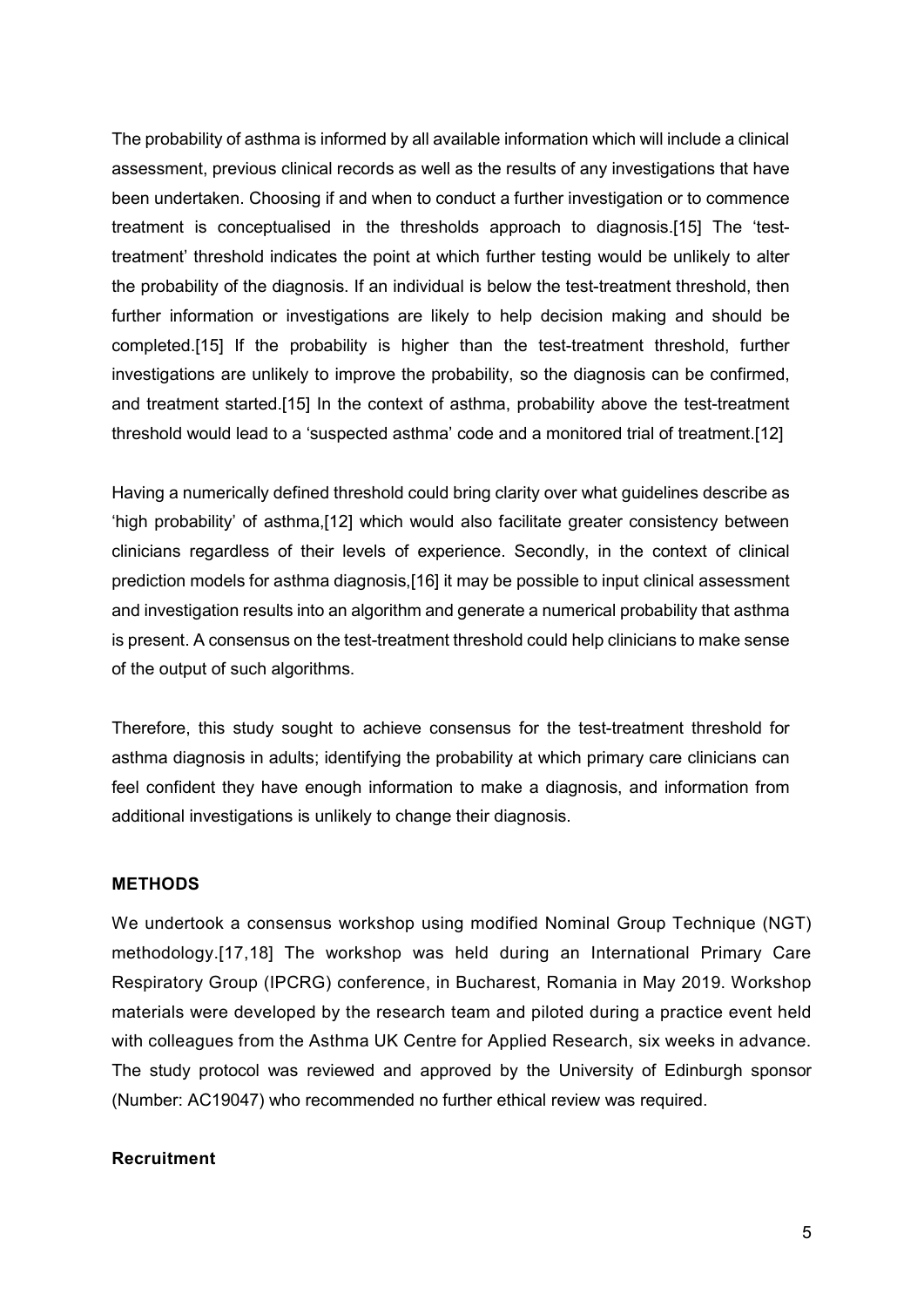Potential participants were identified from the publicly available IPCRG conference programme with support from the conference organisers. Participants were eligible if they had knowledge and experience of working in primary care or equivalent settings and had sufficient fluency in English to take part in the discussion. We sought 10 participants (the suggested number for a modified NGT consensus)[17] from clinical backgrounds with a specialist interest in asthma, and from a range of countries. Potential participants were contacted by email with an information sheet.

## Data collection

A first round of voting was conducted by email two weeks before the face-to-face workshop. Participants were asked: "At what probability would you consider someone to be at high probability of asthma diagnosis?" and provided an answer (an integer between 0 and 100%) anonymously.

At the beginning of the face-to-face workshop, participants were provided with a detailed explanation of the session and asked to sign a consent form. Participants received a 20 minute presentation with definitions of key terms, an explanation of the rationale and anonymised feedback from the first round of voting (Table 1). Remaining uncertainties were addressed before participants voted for a second time (anonymously) on the question; "At what probability would you consider someone to be at high probability of asthma diagnosis?"

| <b>Content</b>                                                                     | <b>Description</b>                                                                                                                                                                        |  |  |  |
|------------------------------------------------------------------------------------|-------------------------------------------------------------------------------------------------------------------------------------------------------------------------------------------|--|--|--|
| Challenges relating<br>to asthma diagnosis                                         | Presentation of the definition of asthma, rates and consequences of<br>misdiagnosis and the lack of a 'gold' standard test for asthma.                                                    |  |  |  |
| Approaches to<br>asthma diagnosis                                                  | Recommendations from the Global Initiative for Asthma <sup>[4]</sup><br>and<br>National Institute for Health and Care Excellence[13] presented                                            |  |  |  |
| Threshold approach<br>to diagnosis[15]                                             | The threshold approach to diagnosis was explained with asthma<br>specific cases and diagrams.                                                                                             |  |  |  |
| Probability of an<br>asthma diagnosis                                              | Two cases were presented demonstrating how the probability of a<br>diagnosis can vary depending on the information available at<br>different times and before and after investigation(s). |  |  |  |
| Table 1. Outline of the information provided to participants before round 2 voting |                                                                                                                                                                                           |  |  |  |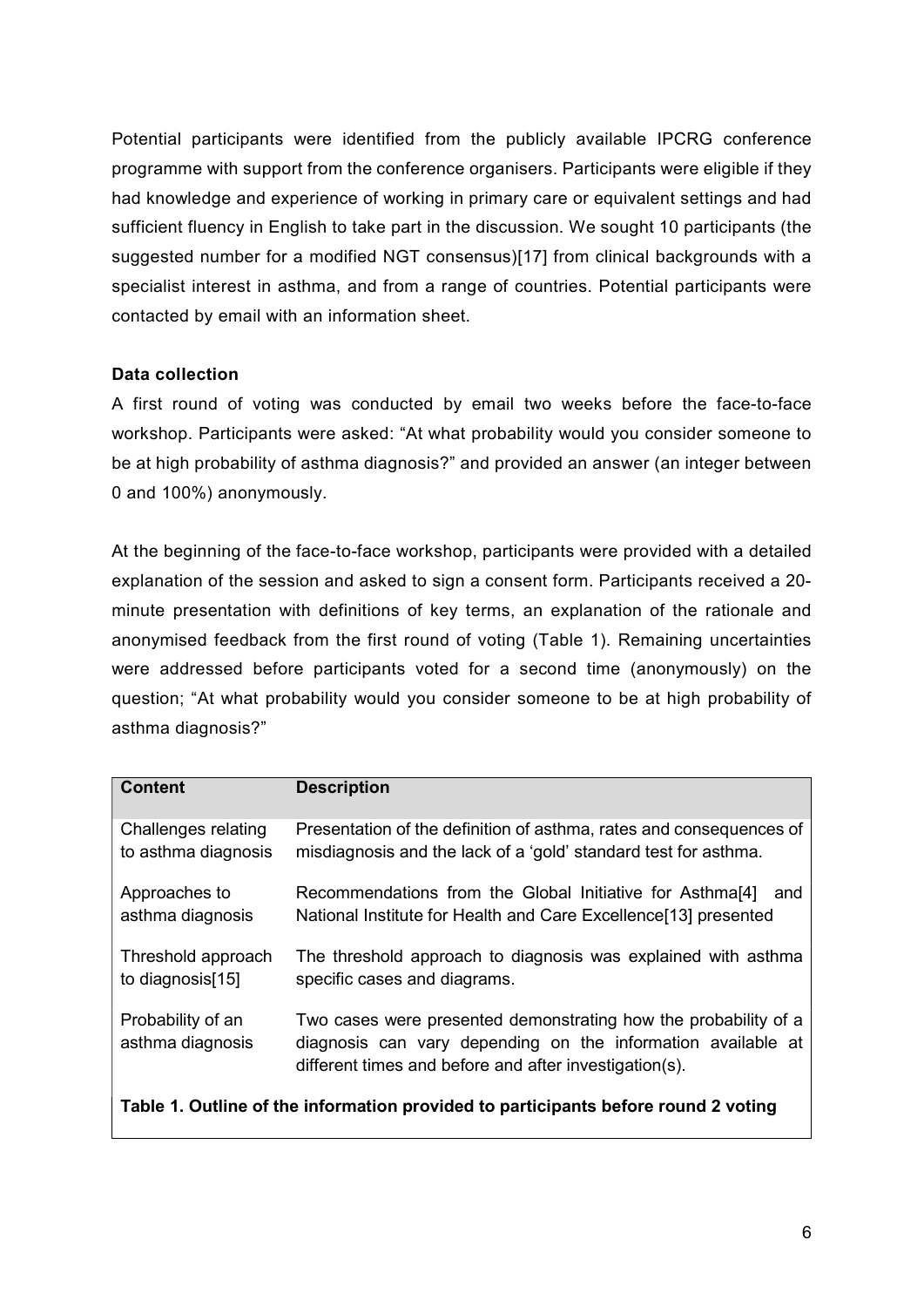Anonymised results of the second round of voting were displayed graphically and reviewed by the group. Participants discussed the question and considered the pros and cons of choosing too high, or too low a value for the threshold. Discussion was facilitated by two researchers, both academic GPs with materials including two clinical cases used to direct the conversation. A final round of anonymous voting on the research question was completed, marking the end of the workshop.

## Data analysis

Each round of participant voting was visualised graphically and analysed using descriptive statistics (mean, standard deviation and range) using R. The workshop was, with permission of participants, audio-recorded and transcribed. The workshop discussion was analysed qualitatively using a thematic approach.[19] The transcript was read, and initial coding completed using NVivo 10 (QSR international). Codes were collected into potential themes, and a final coding framework agreed upon following discussion within the research team.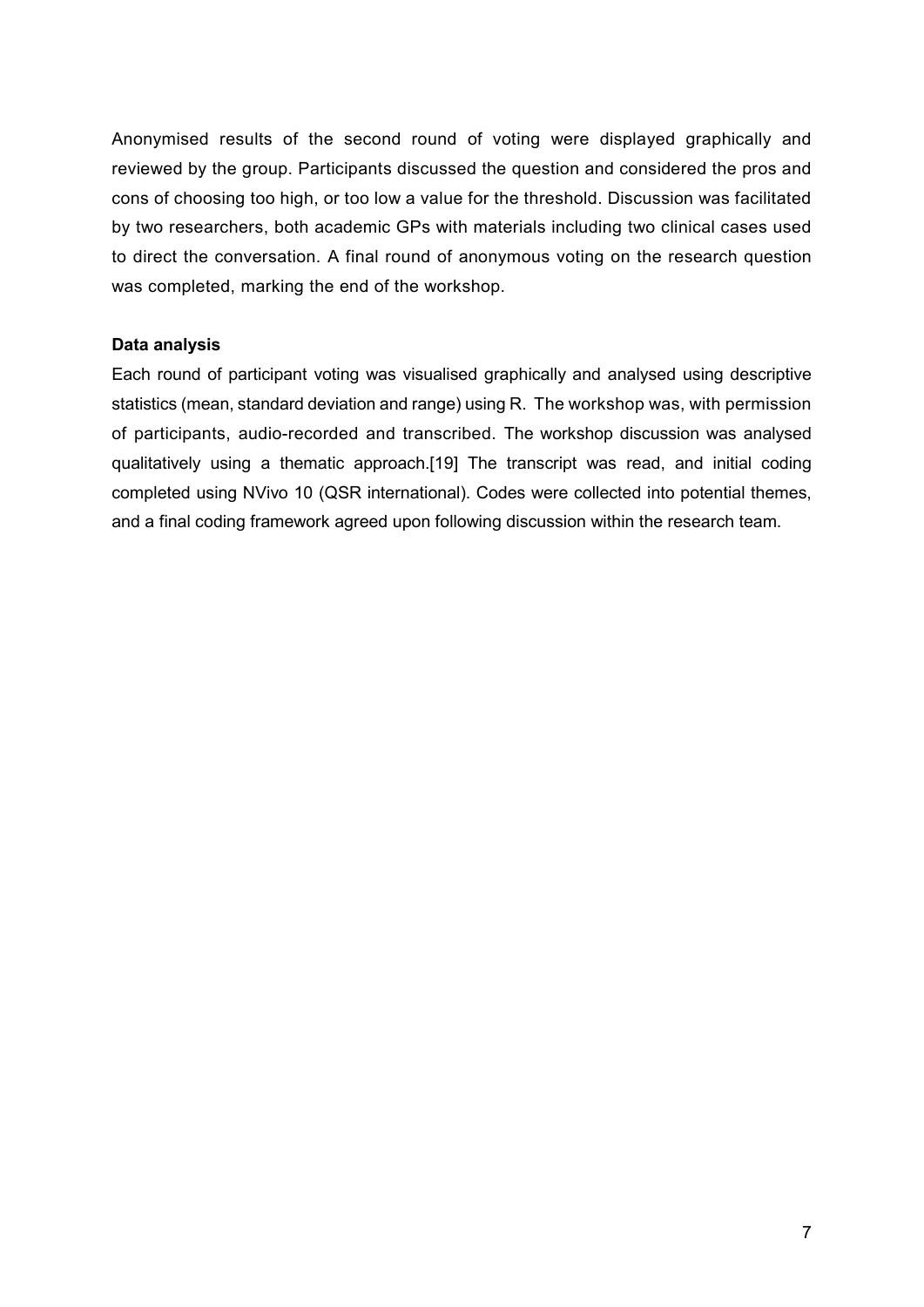## RESULTS

26 people were approached (selected to try and achieve a broad range of nationalities), of whom 10 participants (four female) from nine countries were available and recruited into the study. Table 2 lists the countries of origin and professional backgrounds of the participants. Though not formally assessed, each participant was sufficiently fluent in English to take an active role in the discussion. All participants had a specialist interest in respiratory healthcare. A complete set of votes were received for every round except for one participant in Round 1. Based on the final round of voting, the mean consensus value for the threshold constituting high probability of asthma was 75% (SD 7.6). By the final round of voting, there was less variation between participants compared to round 1 and 2, with the lowest and highest votes 65% and 85%, respectively (Table 3).

| <b>Region</b>                                                                | <b>Countries</b>                    | <b>Professional role</b>                   |  |  |  |
|------------------------------------------------------------------------------|-------------------------------------|--------------------------------------------|--|--|--|
| Northern Europe                                                              | Germany, Netherlands,<br>Sweden, UK | 4 Academic GPs<br>1 GP with multiple roles |  |  |  |
| Southern Europe                                                              | Portugal, Spain                     | 2 Academic GPs                             |  |  |  |
| Eastern Europe                                                               | Romania                             | 1 Asthma/allergy physician                 |  |  |  |
| <b>Far East subcontinent</b>                                                 | Malaysia                            | 1 Academic GP                              |  |  |  |
| Australasia                                                                  | Australia                           | 1 Academic GP                              |  |  |  |
| Table 2. Countries of origin and professional background of the participants |                                     |                                            |  |  |  |

| <b>Participant</b> | Round 1 | Round 2 | Round 3 |
|--------------------|---------|---------|---------|
| A                  | 80%     | 75%     | 70%     |
| B                  | 95%     | 95%     | 65%     |
| C                  | 80%     | 70%     | 65%     |
| D                  | 70%     | 90%     | 80%     |
| E                  | 80%     | 80%     | 65%     |
| F                  | 80%     | 70%     | 80%     |
| G                  | 80%     | 85%     | 85%     |
| H                  | 100%    | 80%     | 80%     |
|                    |         | 90%     | 80%     |
| J                  | 80%     | 65%     | 75%     |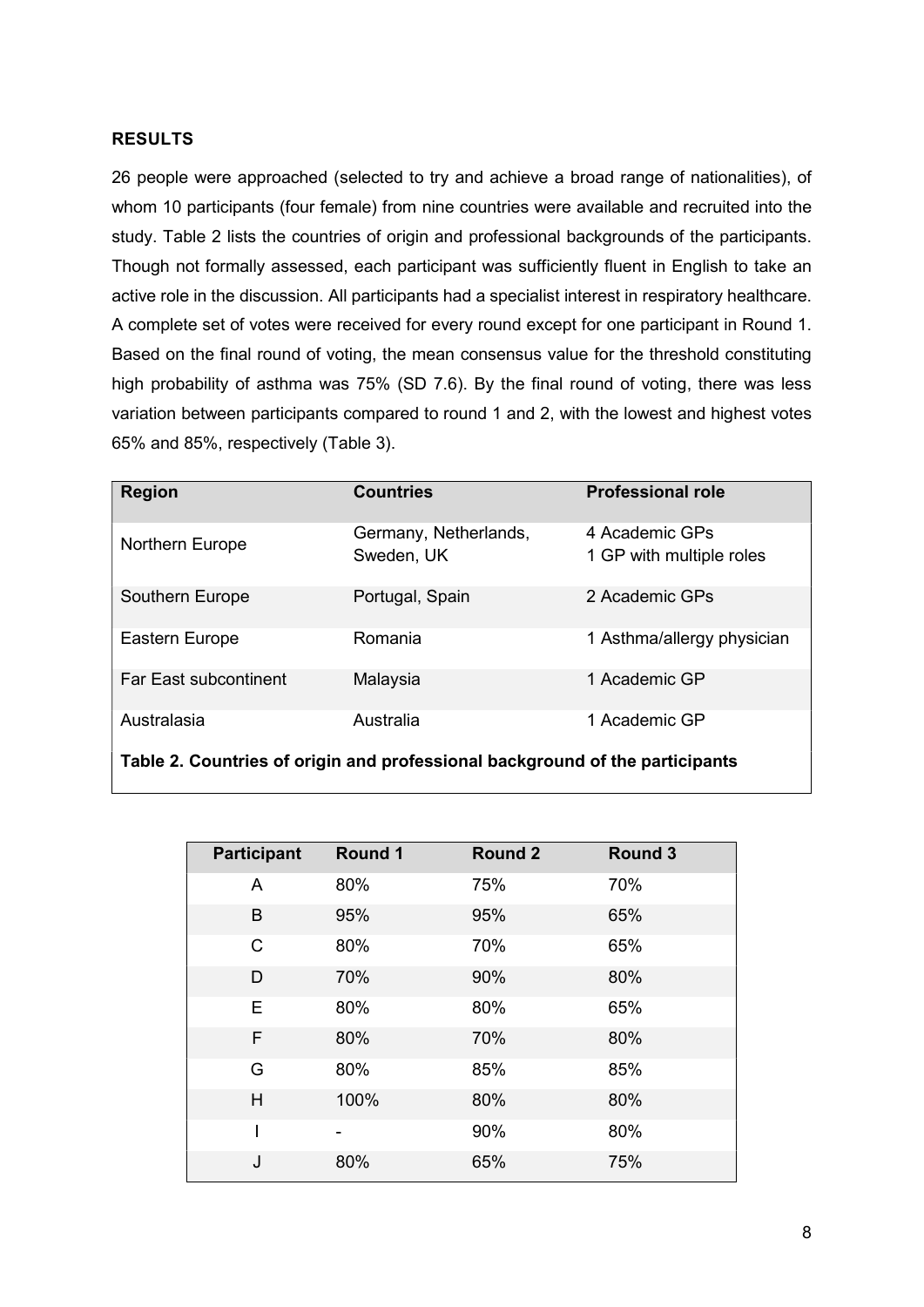Mean (SD) 83% (9.1) 80% (10.0) 75% (7.6) Table 3. Participant votes across the three rounds

Figure 1 displays how voting frequencies changed between rounds. The first round, completed via email, showed a peak of votes at 80%, with few participants choosing a 'high' threshold (for example 95 or 100%). Round 2, completed after a 20-minute introduction and explanation demonstrated more variation amongst participants, with no clear majority. The final voting round, after the facilitated discussion, showed a general reduction in the threshold voted for and two values, 65% and 80%, attracting several votes.

## Influences on participant decision making

Reviewing the discussion identified a number of factors that shaped the evolution of participants decision making on what the threshold should be. The context in which each participant worked, and the resources available to them influenced their choice of threshold. Some participants had ready access to investigations, which enabled them to complete testing quickly and easily.

"I have a spirometer in my office and […] I love to depict the patients at once" Participant F

Another participant explained that the timing at which spirometry was performed could make a difference to the interpretation:

"We can get a full spirometry in a week where I work. But if we would have to wait for 2 weeks then they [the patient] would probably be better by then. So, it depends on when they get the test." Participant H

In contrast, Participant B shared how she dealt with a suspected asthma patient in a low resource setting:

"We don't have access to spirometry, and we have very limited peak flow at the clinics, so if I have a patient at the clinic presenting with wheezing and some degree of asthma history, the aim is to provide a treatment so that they can go home better rather than really getting the diagnosis" Participant B

## 'Asthma' as a diagnostic label?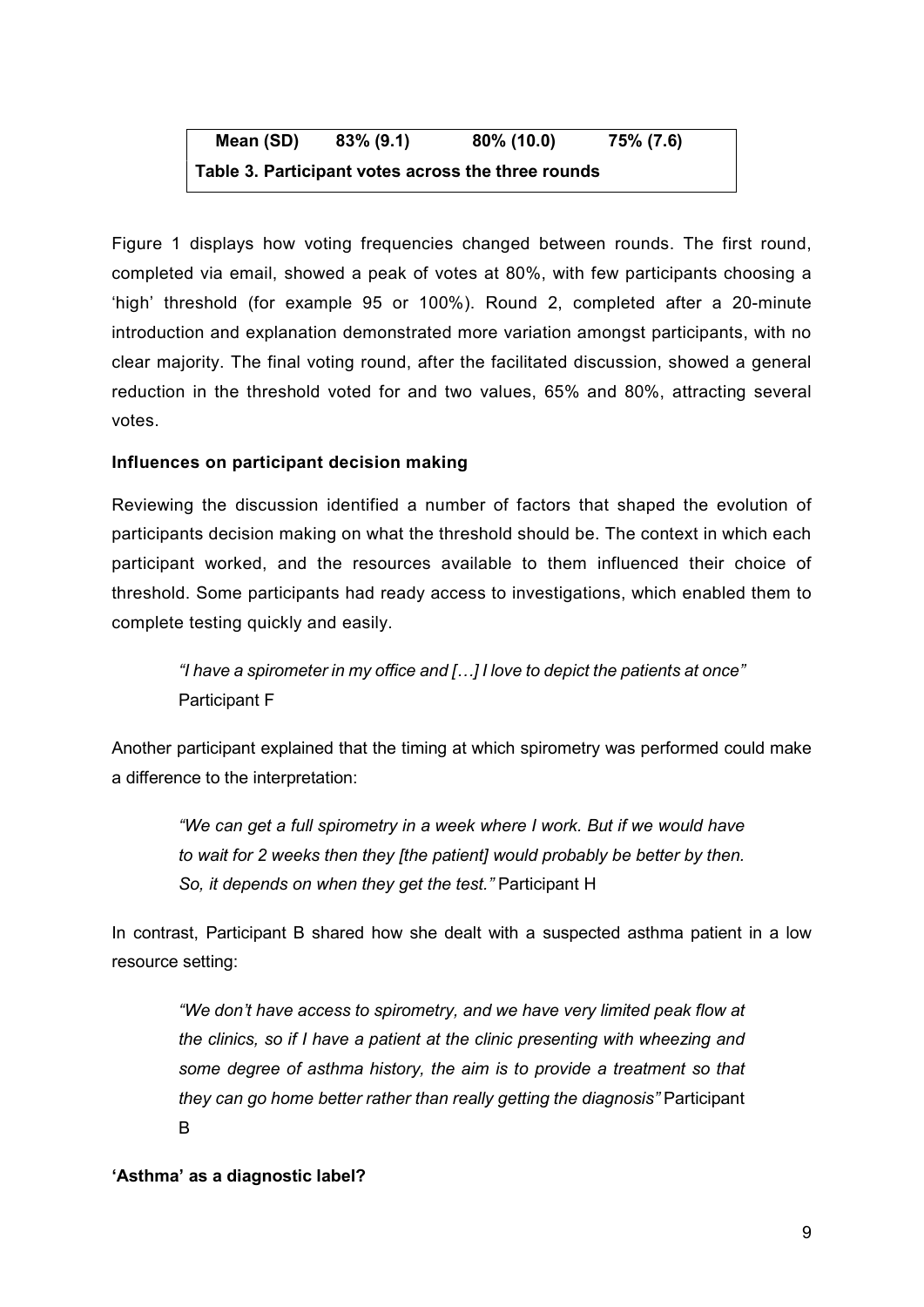Regardless of the health system or availability of investigations, some participants argued that providing treatment may be an appropriate option even without a precise diagnostic label:

 "Well it's all about the 'game' you are in…and the 'game' we are in is reducing the number of symptoms and reducing the risk, that's the 'game' we are in. We are not in the 'game' of this is asthma or this is not asthma" Participant J

"…it's our job as a GP to decide if someone is ill or not together with the summarisation of different test(s), so if someone has a really clear history [of asthma] but spirometry doesn't help me in that patient at that moment, then I treat him despite a negative spirometry" Participant F

In addition, Participant C explained that using 'asthma' as a diagnostic label was a problem as contemporary understanding of asthma is not as a single disease:

"...asthma is not a disease, there is not one asthma, there is different 'asthmas'…So that is the main problem, we are diagnosing with one word many diseases, different pathophysiologies, different things" Participant C

## Different 'tests' for asthma

In the absence of a 'gold standard' investigation for asthma, and understanding asthma to be a heterogeneous disease, participants discussed strategies they used to make a diagnosis of asthma:

"We get information from several diagnostic tests. So, the medical history is a diagnostic test, physical examination is a diagnostic test, spirometry, peak flow variability and so on. And we as physicians sometimes decide which test we accept, or refuse, and we make a mixture in our minds somehow and come to the final diagnosis." Participant F

Response to treatment was also considered to be an important tool in weighing up the evolving likelihood of asthma:

"I use that trial [of treatment] as one of my tests. I have a different probability depending on their response to that trial than I would making that decision. So, my threshold for instituting the trial of treatment might be 50 or 60% but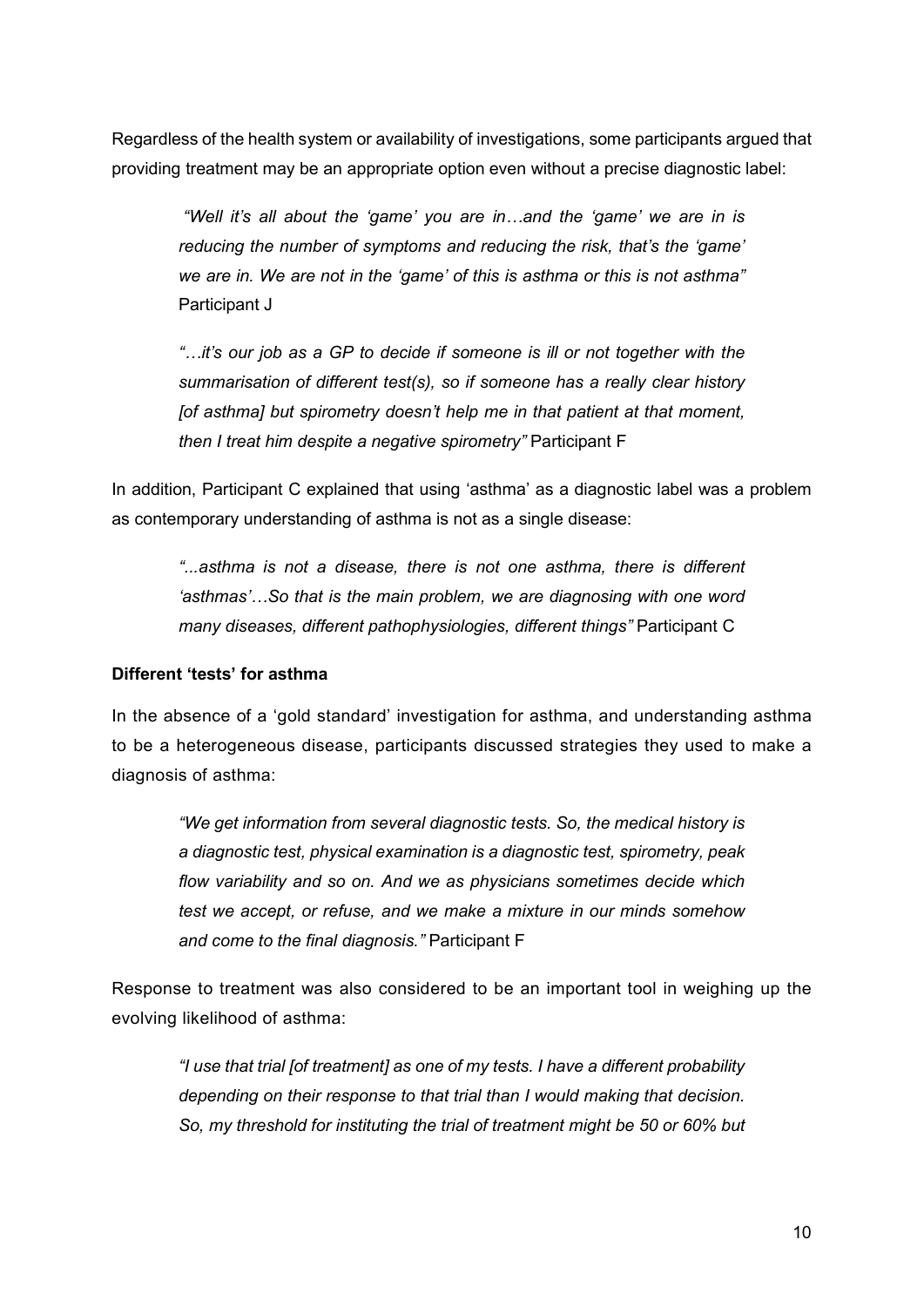my probability where no test is going to change my mind, after that trial would be quite different" Participant I

## Consequences of a low threshold for diagnosing asthma

Discussing the likely clinical course when making a diagnosis of asthma helped some participants to consider the acceptability of diagnosing asthma at a lower probability:

"I'm not going to operate on them, I'm not going to give them radiotherapy or chemotherapy, I'm going to give them a bit of inhaled corticosteroid for six weeks...my level of probability has actually come down a bit as I've begun to think about it because I'm not so worried about the consequence of having a lower threshold because it's not so bad having six weeks of inhaled corticosteroid." Participant A

If a lower threshold for diagnosing asthma was used, more people would be labelled as having asthma and if started on first-line treatment (low-dose inhaled corticosteroids) the risk of asthma attack would potentially be lower. Participant I highlighted how an episode of thunderstorm asthma demonstrated the potential for severe and fatal asthma attack even in those not aware of having the disease:

"we had 11 people die, [and] a whole heap hadn't had or didn't think they had asthma, and these were the ones that ended up in the emergency department" Participant I

## The advantages of a high threshold for diagnosing asthma

Whilst there could be advantages for a lower threshold for diagnosing asthma, a consequence would be an increase in the number of patients wrongly labelled with asthma (false positives). Though the initial treatment of asthma may be considered relatively safe, providing ongoing treatment for the wrong diagnosis would have implications:

"A person who hasn't got asthma, who is being treated for asthma with escalating doses of anti-inflammatory medication, either high dose inhaled corticosteroids or oral corticosteroids are being subject to a medication that isn't going to help them, but they are also not getting treatment for the disease that they have got. So, it's a double whammy." Participant G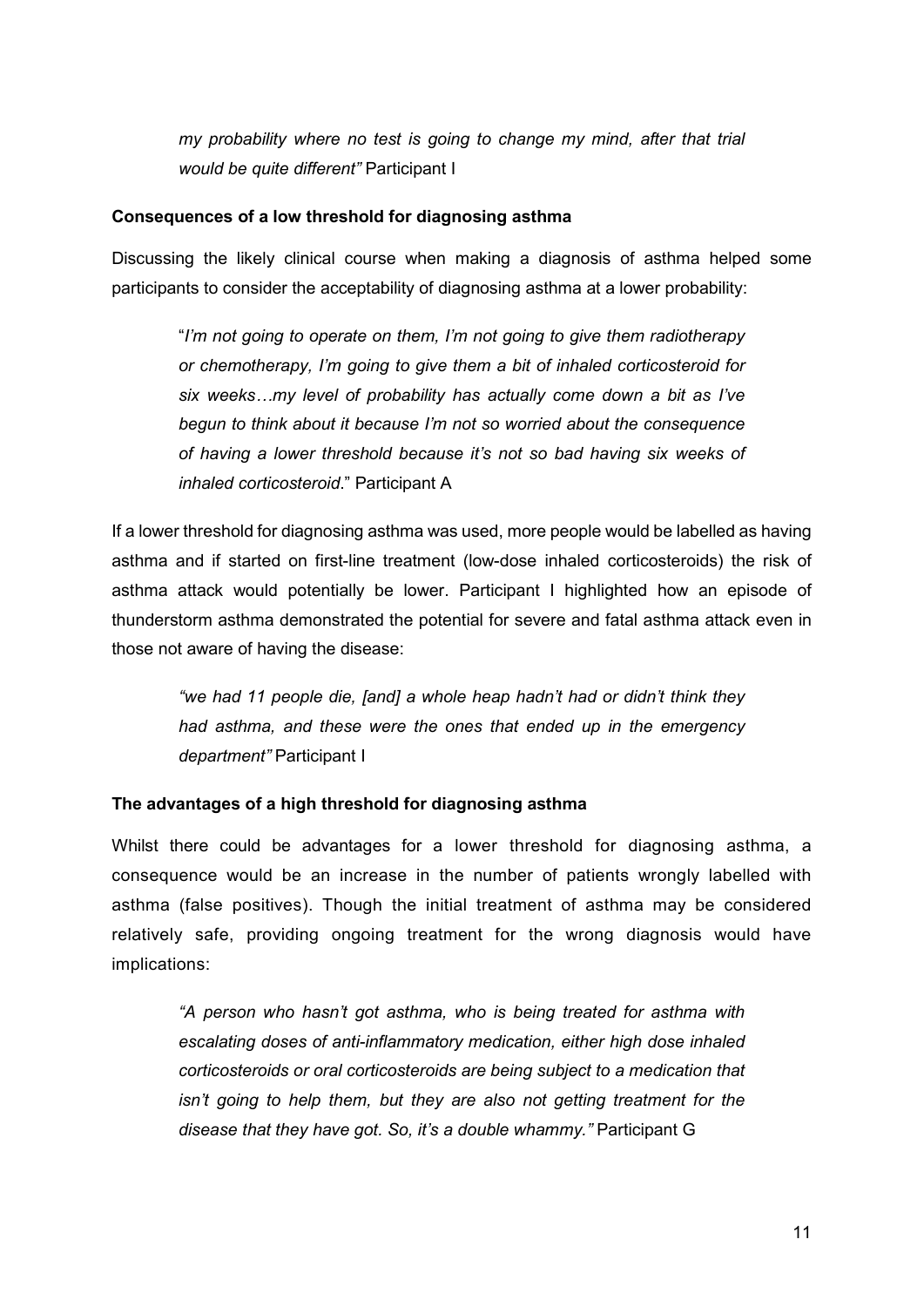If a person was wrongly labelled with asthma, the consequences would also depend on the missed diagnosis that was the cause for the symptoms:

"There are no consequences of actually having the wrong diagnosis, if the alternative is that she doesn't have any other diagnosis. But if the alternative is that she has a lung embolus she's dead next day." Participant J

## The safety net of follow up

As well as considering consequences, participants discussed how confident they would be that a person who had been mis-diagnosed would be identified and subsequently correctly diagnosed. In the case of someone starting treatment for asthma, Participant D explained that in her context once a person had been started on a treatment there would be an opportunity to review the treatment, and ultimately check that the diagnosis was correct:

"The GP is obliged to send to a specialist to confirm the diagnosis, to review the treatment. I think that is a good thing because the patient comes to me 'just give me another letter to continue the treatment' and I say no, we have to review the diagnosis with spirometry at the clinic and step [treatment] up or down." Participant D

Participant E agreed that it "might be very nice confirming all your [asthma] diagnoses" but felt it was "unthinkable" in their country because it would [flood the hospitals], therefore review was organised within primary care. For Participant B, reviewing patients was harder as they explained often "[people] won't come back".

In the situation where a person did have asthma, but it had not been identified, Participant E felt that, "[the diagnosis] can only be recognised and corrected if the patient comes back with symptoms".

## Sharing the uncertainty

Participant A, elaborated further by explaining that if asthma had been considered but decided against, discussing this uncertainty with a patient felt like "an easy conversation to have":

"I guess most health professionals have a conversation saying 'I don't think this is asthma, if I don't treat you, you may carry on having symptoms for a while but if you don't then it means it wasn't that…'I won't treat you [just yet] because I want to see whether or not you get better on your own' Participant A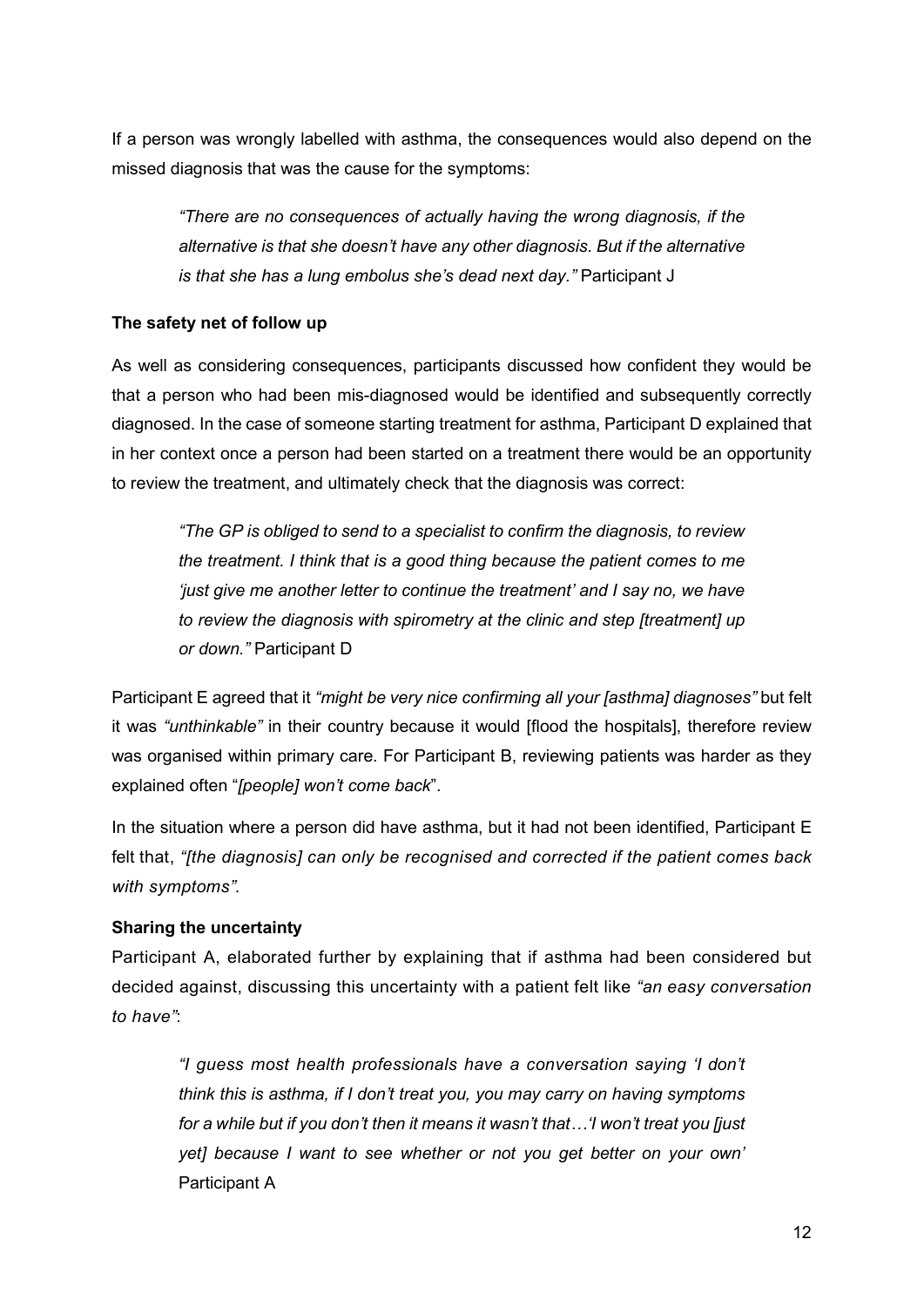Dealing with uncertainty and screening for red flags were felt to be common features of general practice:

"We have to be able to deal with uncertainty, but also to know very well your red flags... TB, pulmonary embolism and so on. Those are the red flags that we need to have all the time when we think this patient might have asthma but might have something else. And that something else needs to be ruled out for sure and yet still you have to live with uncertainty. That's the rule in general practice." Participant E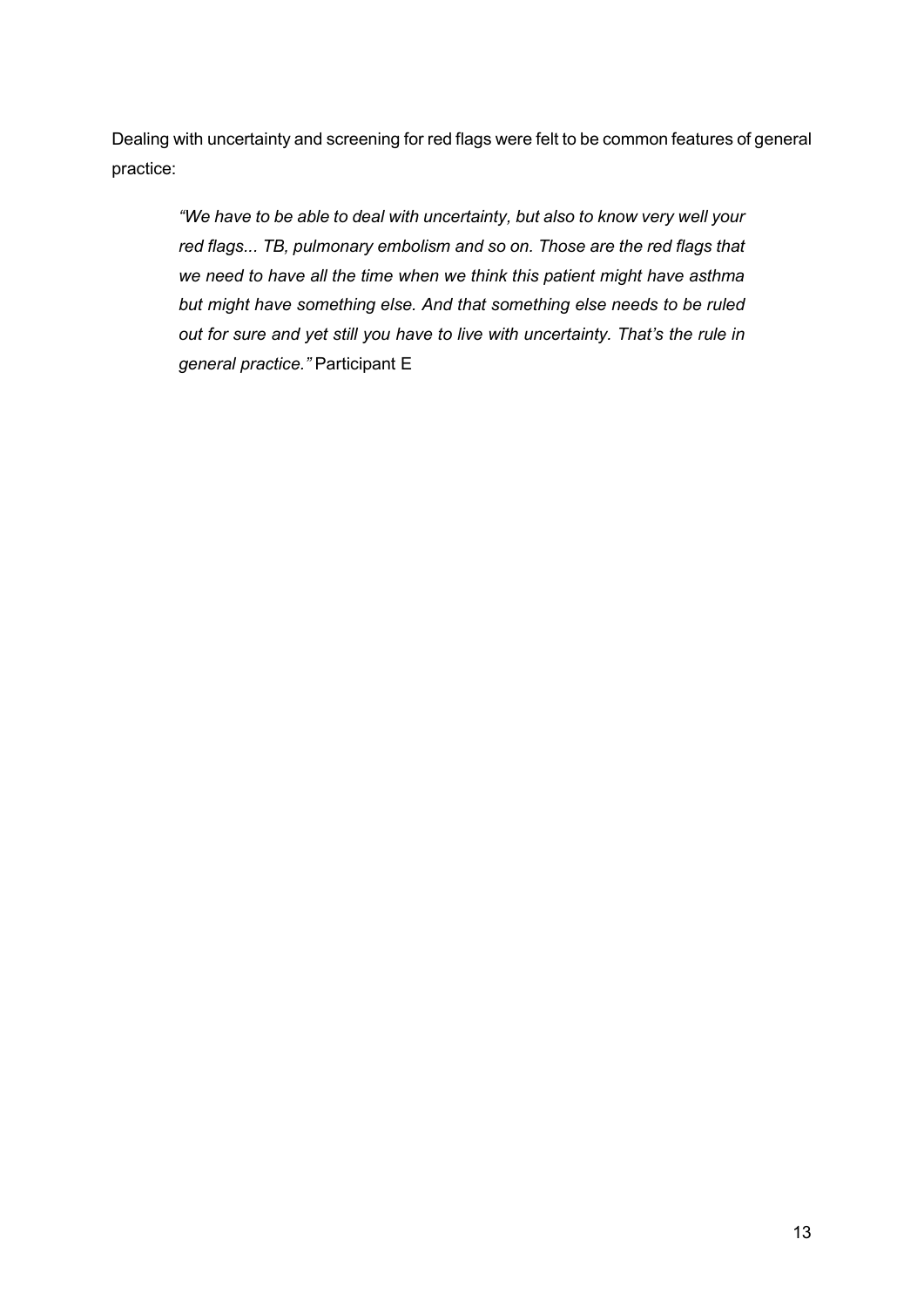## **DISCUSSION**

## Principal findings

The consensus threshold at which the diagnosis of asthma in primary care was considered high probability was 75%. This figure is the mean value of the threshold score of 10 international primary care-based respiratory interested participants and indicates the level at which participants were comfortable to code an individual with suspected asthma and start a monitored trial of treatment. Taken together with the qualitative data, the value may suggest a compromise between limiting the number of false positives that would be generated by using too low a threshold, and on the other hand, being pragmatic and understanding that as a firstline treatment, low-dose inhaled corticosteroid does not carry high risks if a review can be ensured at which the response to treatment can be assessed and treatment dosages adjusted.

## Strengths and weaknesses

We opted to use modified NGT methodology as we felt a detailed discussion would be best achieved through face-to-face discussion.[17,18] Subsequently, we recruited 10 participants, the suggested number for a modified NGT.[17] We acknowledge that with a small sample, our statistical analysis should be interpreted with caution as it is possible that had the participants been different or discussed the topic on another occasion the voting may have been different. Using a mixed methods approach helped to balance our interpretation.

We recruited from IPCRG conference attendees and our sample reflected the majority of conference delegates; doctors working in primary care from around the world with experience and interest in respiratory medicine. As a purposive sample, we achieved views from a range of nations, but the findings may not be applicable to all countries. Despite our efforts we failed to recruit any nurses to this study. However, unlike in the UK where nurses have a central role, the diagnosis and management of asthma internationally is largely doctor-led. We would have achieved a broader perspective by including secondary/tertiary care clinicians, but we chose not to because the focus of the study was asthma diagnosis in primary care, and health problems such as respiratory symptoms typically present differently between primary and secondary care settings[20,21]

## Interpretation

## Pragmatic practice

75% was the consensus value for the test-treatment threshold based on ten participants and its utility and safety needs to be further investigated before adoption into practice. In the final round of voting, there remained a spread of opinion; three participants voted for 65% and four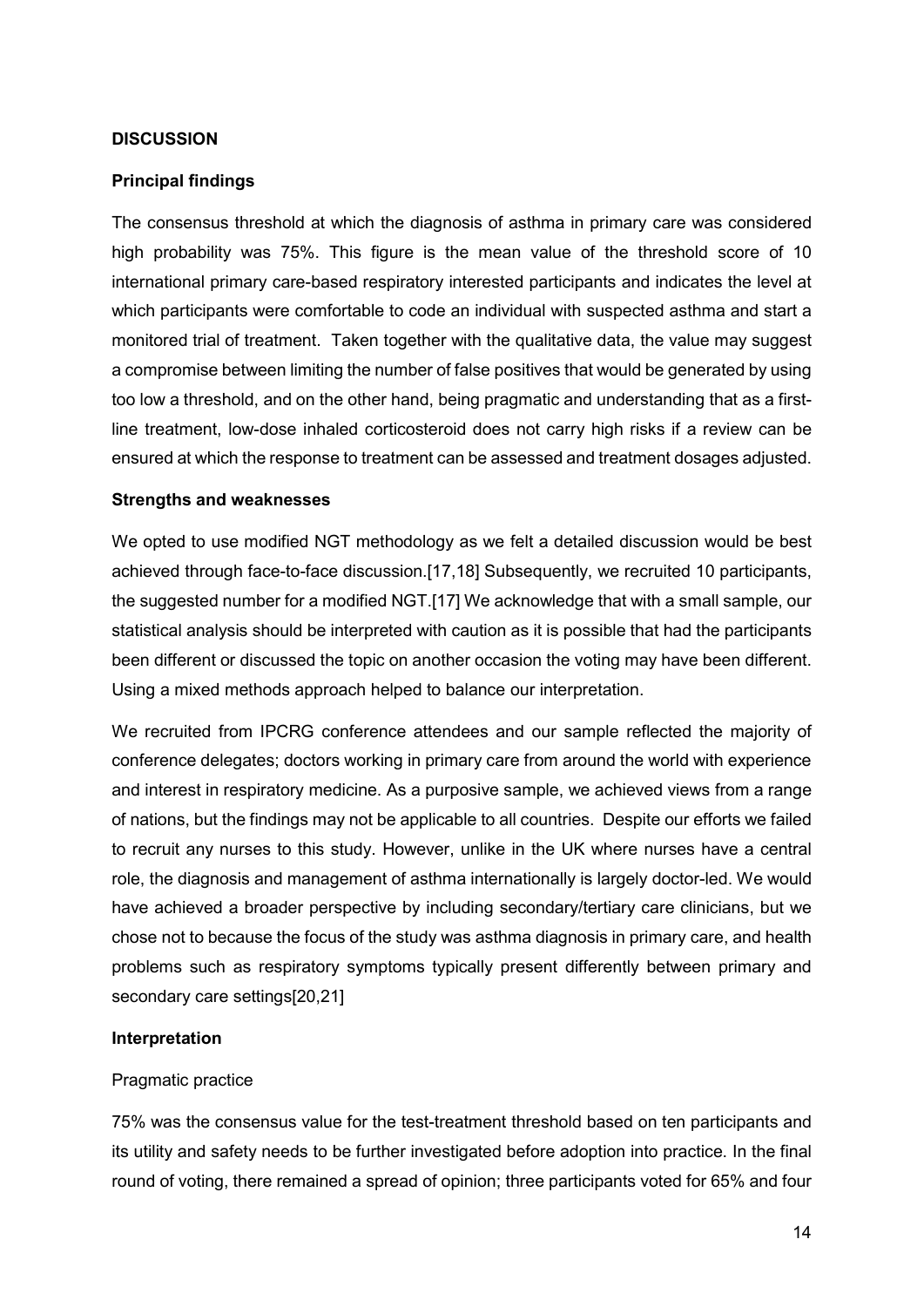for 80%. Taken together with the qualitative analysis, we felt that there were two broad groups of opinion. For those opting for a lower threshold, there were a number of reasons that being able to make a diagnosis of asthma at lower probability made sense. Firstly, having a high probability of disease was less important than delivering the right treatment. Understanding asthma to be an umbrella term (i.e. not a single disease) raised questions about the validity and value of using asthma as a diagnostic term.[22] Instead of asthma, 'treatable traits' offer a more personalised approach to classification and management,[23] and the priority is in delivering the right treatment to the individual. This practical approach to 'making the patient better' was shared by those in low-resource settings, who lacked investigations and had little confidence that a patient would return for a review. The pragmatic approach was to exclude serious differential diagnoses (such as TB, pulmonary embolus) and provide treatment for the most likely problem.

Those who chose 80% as a threshold for 'high probability' sought greater confidence that what they were treating had a diagnostic label of asthma. Being able to access the right investigations at the right time was important and provided confidence that the right diagnosis could be achieved. Reducing unnecessary prescription of inhaled corticosteroids was also a priority, with concern that mis-diagnosis can lead to escalation of treatment to high dose therapies.

#### Current guidelines

Currently, there is no definitive evidence to recommend a best approach for diagnosing asthma in clinical settings and consequently, international guidelines make different recommendations.[4,12,13] The BTS/SIGN (2019) guideline recommends that those at high probability of asthma (defined as those having a clinical assessment 'typical' of asthma and no features to suggest an alternative diagnosis) should be recorded as 'suspected asthma' and begin a monitored trial of treatment.[12] The recommendation is pragmatic, recognising that in some instances, when the clinical picture is overwhelmingly in favour of asthma, reviewing after a trial of treatment may be the most appropriate course. However, the concept of 'high probability' may be interpreted differently amongst health professionals, and can lead to treatment being started inappropriately, rather than seeking to confirm the diagnosis with objective testing, principally spirometry with reversibility.[2]

Asthma is a variable condition and demonstration of objective improvement with treatment (bronchodilators, inhaled steroids, oral steroids) may contribute to the diagnostic assessment. The concept of a 'trial of treatment' has been criticised as potentially leading to commencement of lifelong treatment without a clear diagnosis. Most participants in this study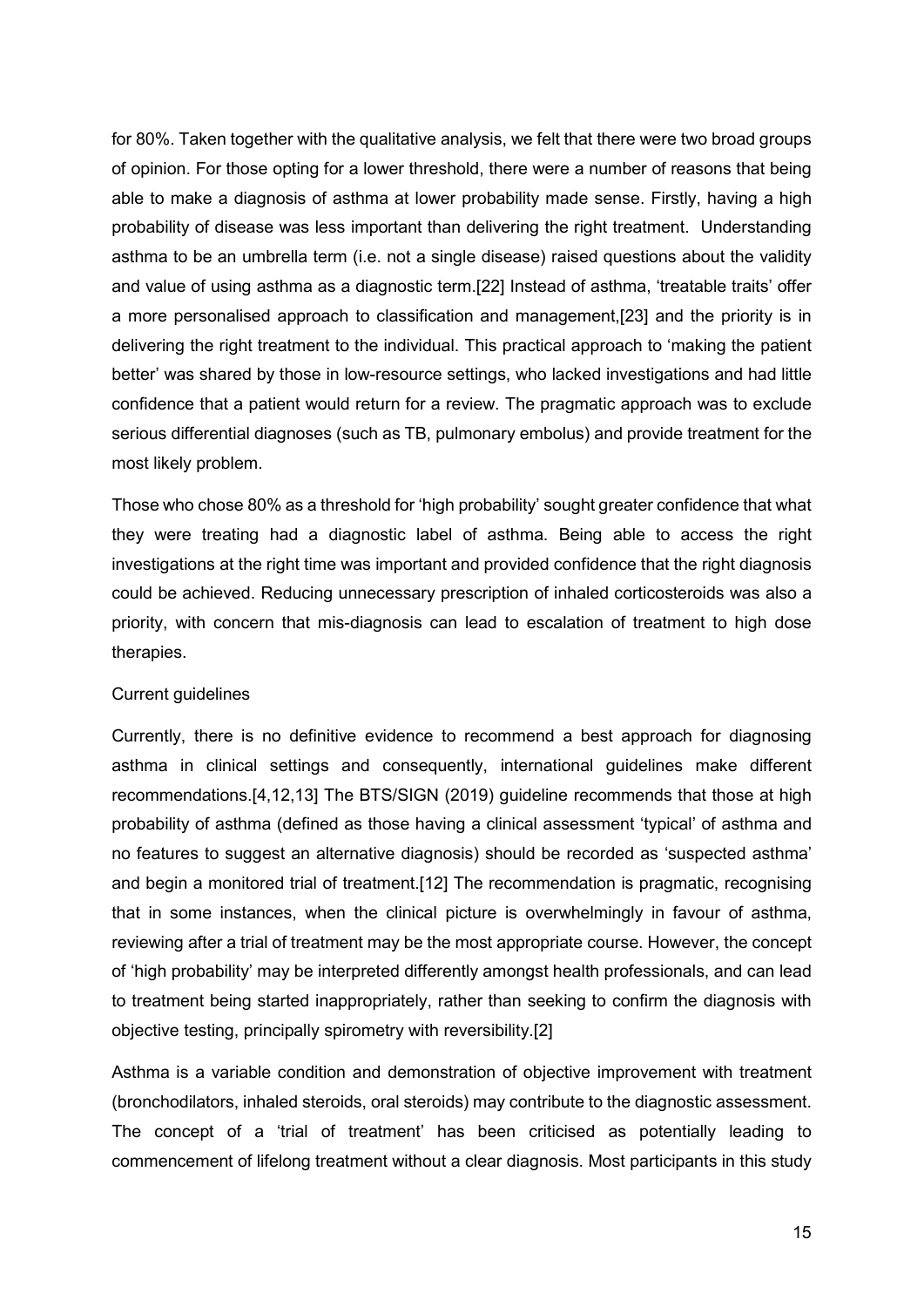took a different view, considering that commencing treatment as a formal 'trial' was the best way to prevent on-going inappropriate prescribing. Indeed, it was the recognition that, as primary care clinicians they could ensure a review to assess response, titrate down (and potentially stop) treatment that contributed to a reduction in the test-treatment threshold for some participants. This echoes the structured approach to diagnosis illustrated in the BTS/SIGN guideline as a gap between a 'trial of treatment' in a patient 'suspected' of having asthma and commencing regular medication.[12] However, if a structured approach to diagnosis is not followed, and individuals suspected of having asthma are not re-assessed appropriately, poorly undertaken treatment trials may contribute to mis-diagnosis, with individuals treated inappropriately and unnecessary medication costs to the healthcare system. [24]

In other guidelines, objective tests form a key part of the diagnostic work-up.[4,13] A lack of consistent objective testing (such as spirometry, peak flow and bronchial challenge testing) has been associated with a failure to confirm current asthma[2] leading to recommendations to shift from a perceived 'no-test culture' in asthma.[22] In this study of participants from different international healthcare settings, the ability to access and perform tests when they were needed varied. Some participants had spirometry in their office, but most had to wait for a period before spirometry could be completed, and one participant had no access to lung function testing. Accordingly, each participant had developed strategies for diagnostic investigation in the context in which they worked.

#### Ensuring follow-up

In this study, the final value for the test-treatment threshold (75%) was lower than the first two rounds of voting. Qualitative analysis of the discussion indicates that following the introductory presentation (before round 2), participants discussed the diagnostic process and were confident that, regardless of the probability threshold they chose, systems could be put in place to ensure patients were re-assessed. Whether to correct a false positive diagnosis and stop treatment, or to remedy a false negative diagnosis if symptoms developed, being able to review a patient was felt to be crucial in confirming (or changing) a diagnosis. Unfortunately, in practice, ensuring the review of individuals can be challenging, meaning that a diagnostic label or treatment response goes unreviewed. Using a 'suspected asthma' code is one way in which patients in whom the diagnosis has not been established may be identified, making it clear to health professionals in the future that the working diagnosis remains unverified.[12]

## Implications for policymakers, healthcare professionals and researchers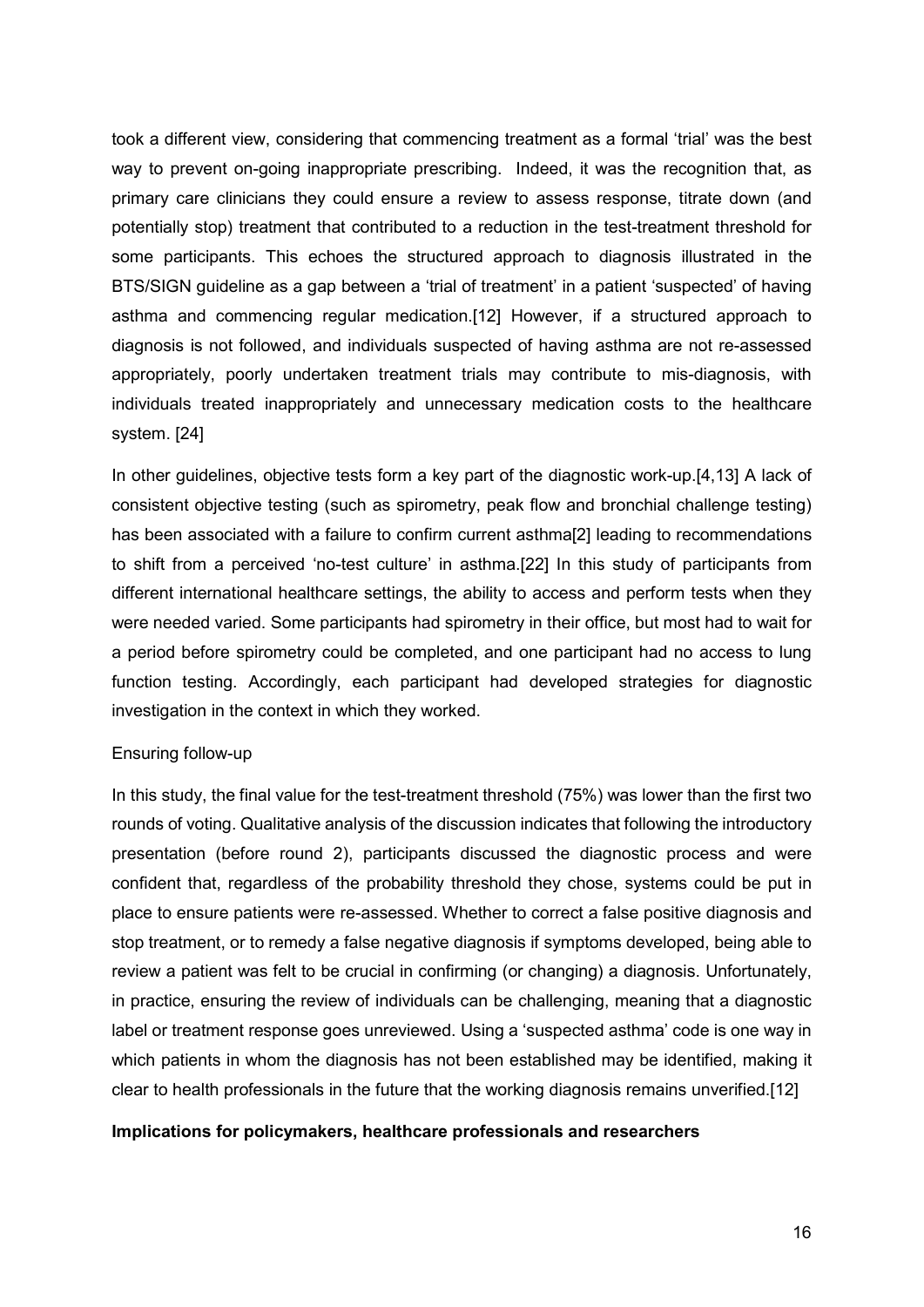This study demonstrates that approaches for assessing asthma in primary care are strongly influenced by the clinical context in which they occur. However, there are general principles which policy makers should consider to help primary care clinicians improve the accuracy of an asthma diagnosis. Investigations for asthma, such as spirometry, should be accessible and achievable in a timely fashion. In low-resource settings, understanding how best to diagnose asthma with limited availability of investigations is important,[25] but with increasing technological solutions such as apps to allow lung function testing by mobile phone,[26] reliable methods to identify variable lung function should become more widespread. In highresource settings different healthcare models for achieving diagnostic tests exist, each with advantages and disadvantages. Respiratory testing within practices can be accessible for patients and potentially more straightforward to complete when a patient is symptomatic, however practices have concerns about the time taken,[27] and maintaining quality assurance can be resource intensive. Alternatives such as diagnostic referral centres [28] where a patient may attend for a wider range of tests in a single sitting, provide economies of scale, but might lead to a de-skilling of primary care practitioners.[14]

Ensuring follow-up of patients during the diagnostic period will require varied solutions across different health systems. In low-resource settings, TB-specific programmes have shown improvements in follow-up after outpatient visits,[29] and plans to extend these initiatives to other diseases are being attempted as part of wider efforts to improve continuity of care, and patient-centred universal health coverage.[30] In high resource settings, such as the UK, policy makers and health professionals should consider how follow up may be affected as continuity in primary care becomes harder to achieve.[31]

Findings from this study will inform the development of a clinical decision support system (CDSS) to aid the diagnostic decision making of asthma by primary care health professionals. In addition to providing a structured approach to diagnosis, a CDSS could also provide strategies to deal with diagnostic uncertainty. Shared decision making is often considered in the context of screening and treatment decisions.[32] Yet, uncertainty may be greater in diagnostic situations as, unlike treatment decisions where an existing condition has been categorised, diagnosis requires clarification of the cause of symptoms, making it more difficult to weigh up the options and decide on a management course.[32] CDSS and computer screen sharing during a consultation may offer practical solutions, for example, a structured approach guided by a CDSS embedded in the practice computer may change organisational pathways; sharing diagnostic uncertainty with the patient may help in communicating the importance of a review and improve the chances of follow-up.[33,34]

## **CONCLUSION**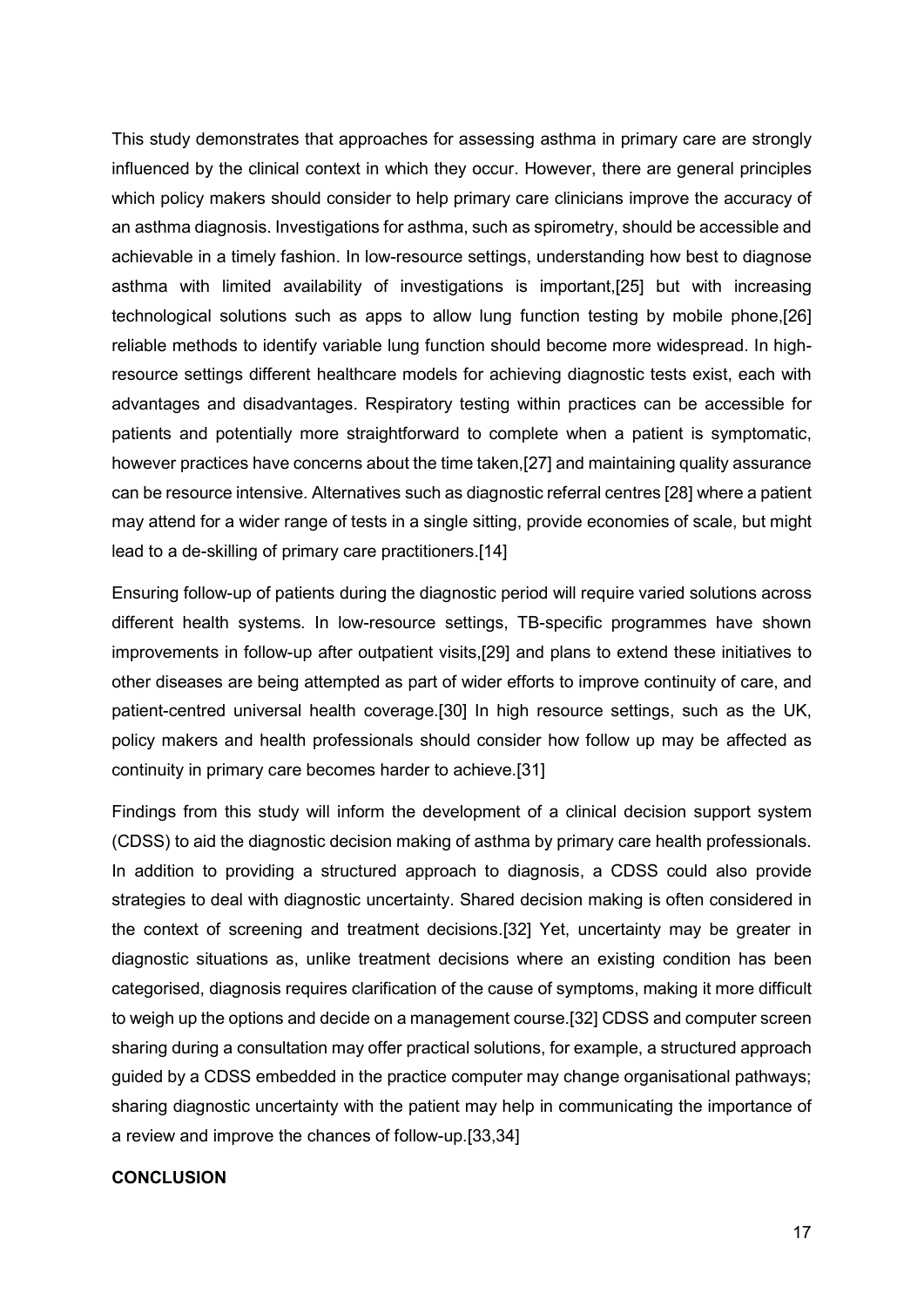A probability of 75% was the consensus threshold at which participants in this workshop felt confident to establish the diagnosis of asthma in primary care, albeit with the caveat that a review of treatment response was essential. Contextual factors including availability and timing of tests and the ease with which patients could be reviewed also influenced participants' decision making.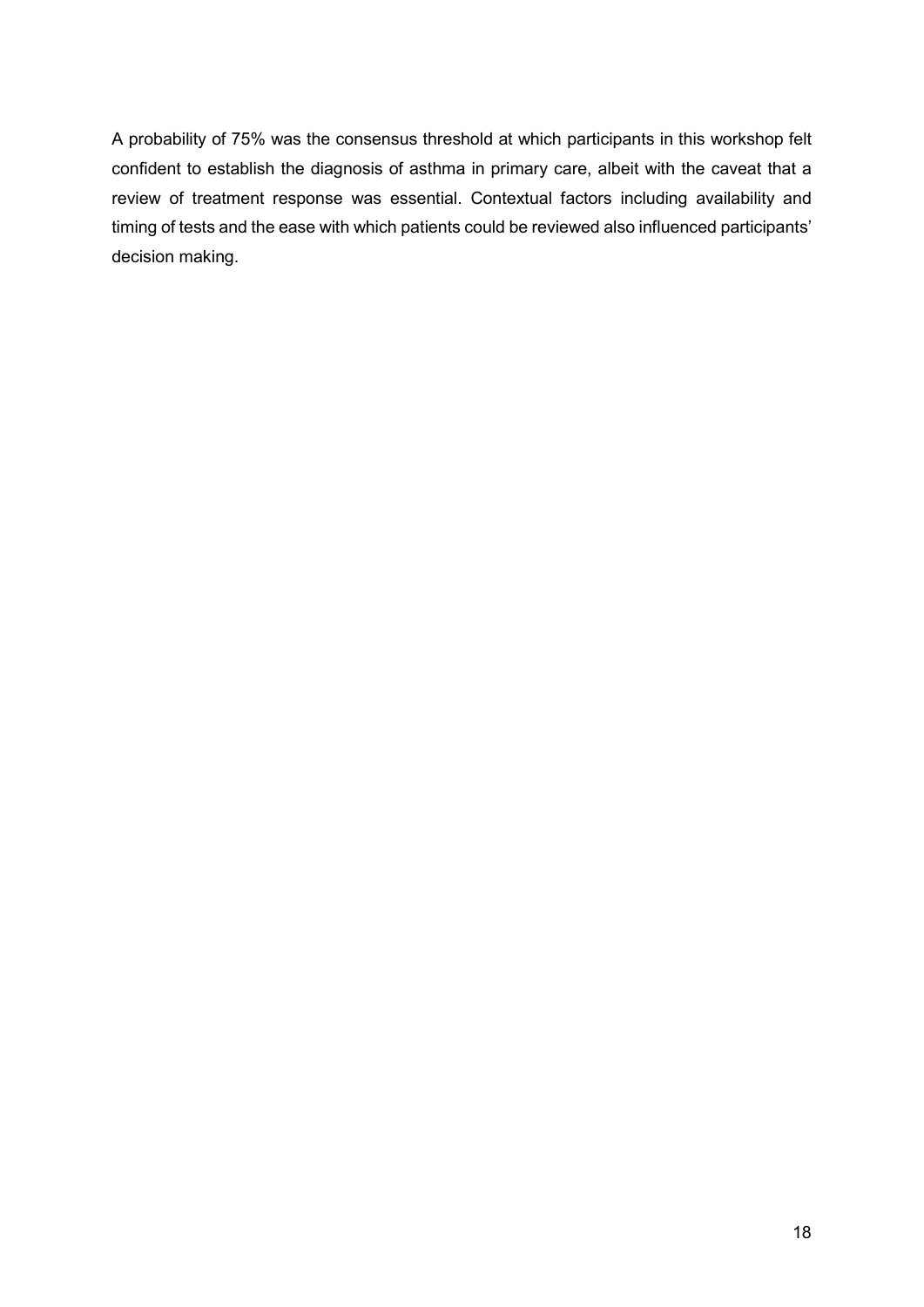## ADDITIONAL INFORMATION

## Funding

This work was supported by the Chief Scientist Office grant number (CAF/17/01).

## Competing interests

LD and HP are on the BTS/SIGN asthma guideline development committee. AS has previously served on the BTS/SIGN Asthma Guideline Committee and currently serves on GINA's Scientific Committee. ASc is a member of the Committee of the German National Asthma Guideline [NVL Asthma]

## Acknowledgements

We are grateful to IPCRG for facilitating the research meeting, to Adeola Akindele for workshop support, and all the workshop participants for taking part.

## Author contributions

HP, LD and ASc conceived the idea for this work supported by AS and SL. All authors contributed to the interpretation of the findings. The paper was drafted by LD and HP and revised after feedback from all other authors. All authors have seen and approved the final version.

## Data availability statement

We do not have consent to share the primary data collected with other researchers.

## Patient and Public Involvement

The programme of research benefits from the involvement of users, both patients and professionals, who have provided feedback on the study design, informational material and acted as co-applicants on grants and members of the project steering group.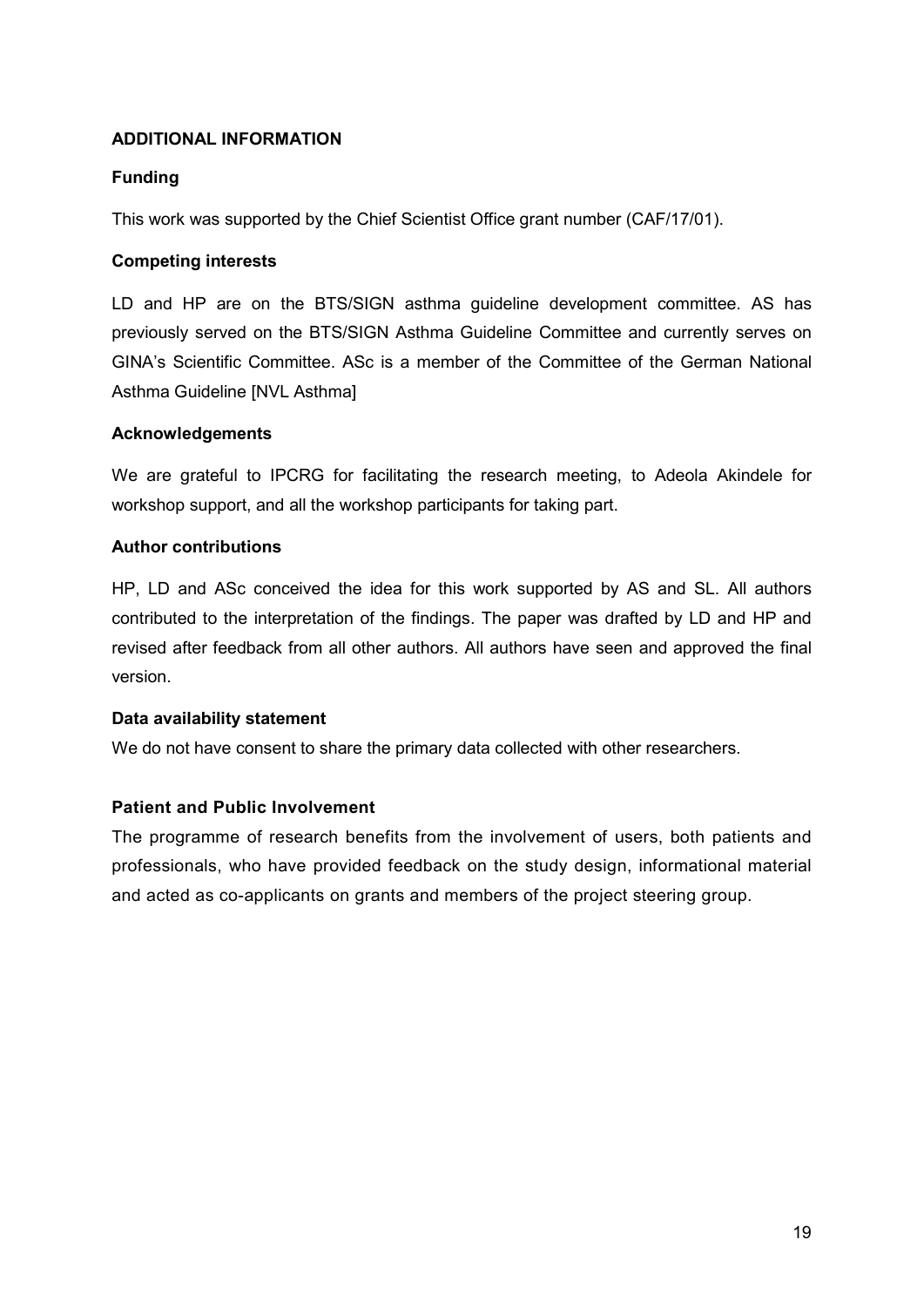## **REFERENCES**

- 1 van Schayck C, Chavannes N. Detection of asthma and chronic obstructive pulmonary disease in primary care. Eur Respir J Suppl 2003;39:16s-22s. doi:10.1183/09031936.03.00040403
- 2 Aaron SD, Vandemheen KL, FitzGerald JM, et al. Reevaluation of diagnosis in adults with physician-diagnosed asthma. JAMA 2017;317:269–79. doi:10.1001/jama.2016.19627
- 3 Looijmans-Van Den Akker I, Van Luijn KRS, Verheij TJM. Overdiagnosis of asthma in children in primary care: A retrospective analysis. Br J Gen Pract 2016:66:e152-7. doi:10.3399/bjgp16X683965
- 4 Global Initiative for Asthma. Global Strategy for Asthma Managment and Prevention. 2019. www.ginasthma.org
- 5 Osborne ML, Pedula KL, O'Hollaren M, et al. Assessing Future Need for Acute Care in Adult Asthmatics: The Profile of Asthma Risk Study: A Prospective Health Maintenance Organization-Based Study. Chest 2007;132:1151–61. doi:10.1378/CHEST.05-3084
- 6 Schneider A, Gindner L, Tilemann L, et al. Diagnostic accuracy of spirometry in primary care. BMC Pulm Med 2009;9:31. doi:10.1186/1471-2466-9-31
- 7 Hunter CJ, Brightling CE, Woltmann G, et al. A Comparison of the Validity of Different Diagnostic Tests in Adults With Asthma. Chest 2002;121:1051–7. doi:10.1378/CHEST.121.4.1051
- 8 Crapo RO, Casaburi R, Coates AL, et al. Guidelines for Methacholine and Exercise Challenge Testing - 1999. Am. J. Respir. Crit. Care Med. 2000;161:309–29. doi:10.1164/ajrccm.161.1.ats11-99
- 9 Karrasch S, Linde K, Rücker G, et al. Accuracy of FENO for diagnosing asthma: A systematic review. Thorax 2017;72:109–16. doi:10.1136/thoraxjnl-2016-208704
- 10 den Otter JJ, Reijnen GM, van den Bosch WJ, et al. Testing bronchial hyperresponsiveness: provocation or peak expiratory flow variability? Br J Gen Pract 1997;47:487–92.http://www.ncbi.nlm.nih.gov/pubmed/9302787 (accessed 12 Aug 2019).
- 11 Tilemann L, Gindner L, Meyer F, et al. Diagnostic value of peak flow variability in patients with suspected diagnosis of bronchial asthma in general practice. DMW - Dtsch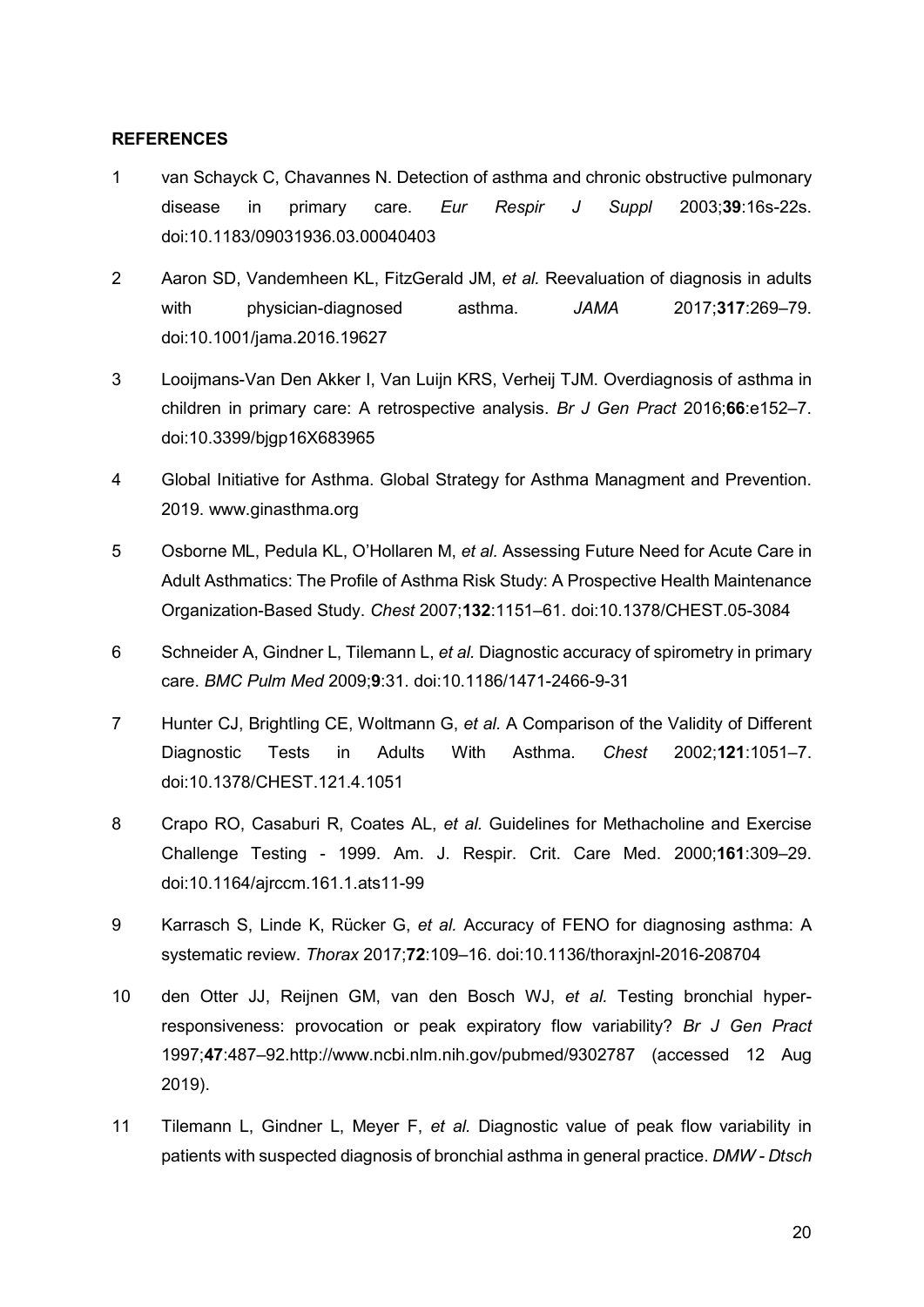Medizinische Wochenschrift 2009;134:2053–8. doi:10.1055/s-0029-1237554

- 12 Health Improvement Scotland. BTS/SIGN British Guideline for the management of asthma. SIGN 158. 2019. https://www.sign.ac.uk/assets/sign158.pdf
- 13 The National Institute for Health and Care Excellence. Asthma: Diagnosis, Monitoring and Chronic Asthma Management, NICE nG80. 2017. https://www.nice.org.uk/guidance/ng80
- 14 Keeley D, Baxter N. Conflicting asthma guidelines cause confusion in primary care. BMJ 2018;360:9–10. doi:10.1136/bmj.k29
- 15 Pauker SG, Kassirer JP. The Threshold Approach to Clinical Decision Making. N Engl J Med 1980;302:1109–17. doi:10.1056/nejm198005153022003
- 16 Daines L, McLean S, Buelo A, et al. Systematic review of clinical prediction models to support the diagnosis of asthma in primary care. npj Prim Care Respir Med 2019:29:1– 4. doi:10.1038/s41533-019-0132-z
- 17 Murphy M., Black NA, Lamping DL, et al. Consensus development methods, and their use in clinical guideline development. Winchester, England: 1998.
- 18 Bernstein SJ, Laouri M, Hilborne LH, Leape LL, Kahan JP PR. Coronary angiography: a literature review and ratings of appropriateness and necessity. Santa Monica (CA): 1992.
- 19 Braun V, Clarke V. Using thematic analysis in psychology. Qual Res Psychol 2006;3:77–101. doi:10.1191/1478088706qp063oa
- 20 Schneider A, Ay M, Faderl B, et al. Diagnostic accuracy of clinical symptoms in obstructive airway diseases varied within different health care sectors. J Clin Epidemiol 2012;65:846–54. doi:10.1016/j.jclinepi.2011.12.014
- 21 Knottnerus JA. Between iatrotropic stimulus and interiatric referral: J Clin Epidemiol 2003;55:1201–6. doi:10.1016/s0895-4356(02)00528-0
- 22 Pavord ID, Beasley R, Agusti A, et al. After asthma: redefining airways diseases. Lancet 2017;391:350–400. doi:10.1016/s0140-6736(17)30879-6
- 23 Agusti A, Bel E, Thomas M, et al. Treatable traits: toward precision medicine of chronic airway diseases. Eur Respir J 2016;47:410–9. doi:10.1183/13993003.01359-2015
- 24 The National Institute for Health and Care Excellence. Asthma: diagnosis and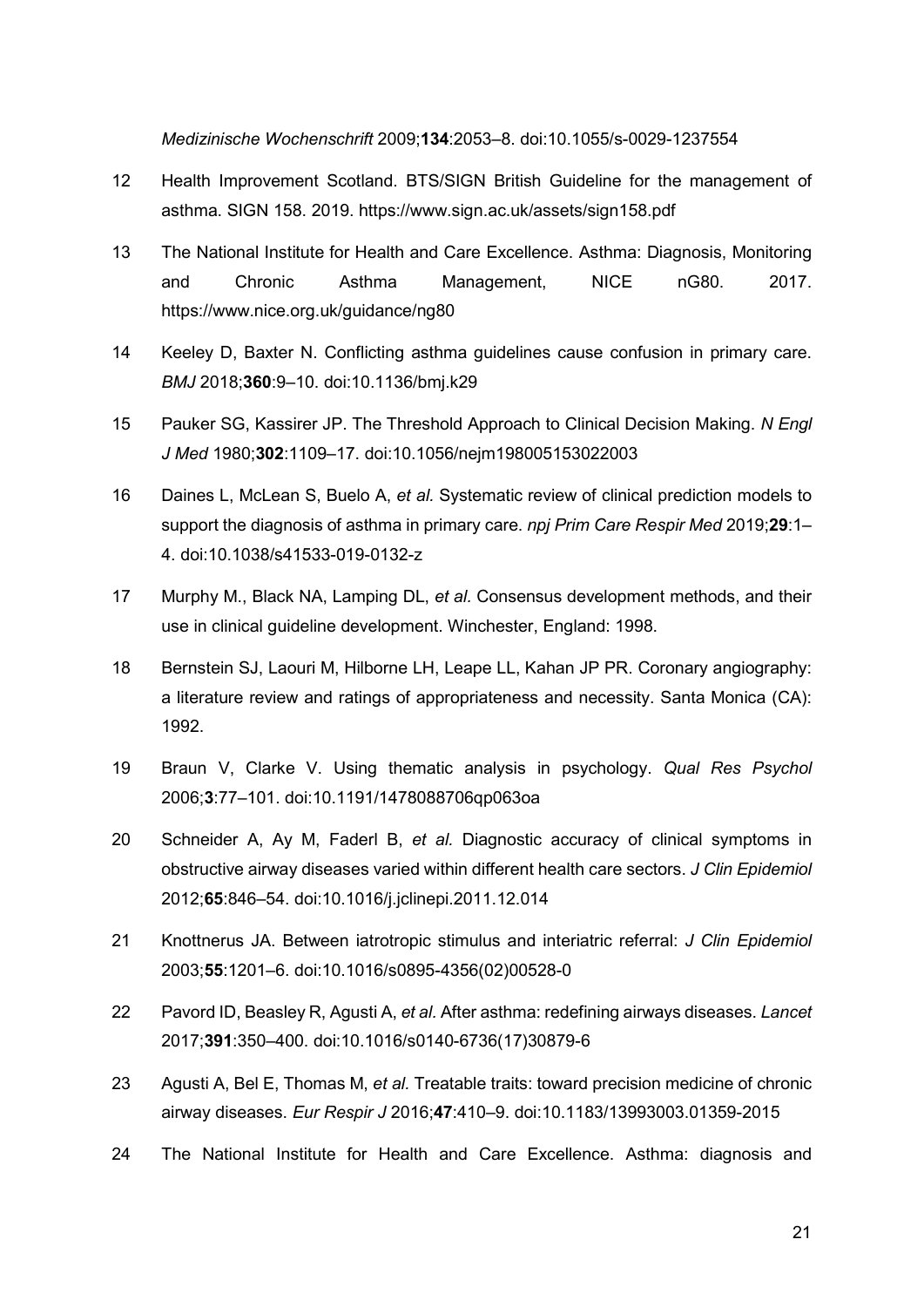monitoring of asthma in adults, children and young people: Appendices A-R. NICE Guidel nG80 Published Online First: 2017.https://www.nice.org.uk/guidance/ng80

- 25 Pinnock H, Østrem A, Román M, et al. Prioritising the respiratory research needs of primary care : the International Primary Care Respiratory Group ( IPCRG ) e-Delphi exercise. Prim Care Respir J 2012;21:19–27.
- 26 Larson EC, Goel M, Boriello G, et al. SpiroSmart. In: Proceedings of the 2012 ACM Conference on Ubiquitous Computing - UbiComp '12. New York, New York, USA: : ACM Press 2012. 280. doi:10.1145/2370216.2370261
- 27 Akindele A, Daines L, Cavers D, et al. Qualitative study of practices and challenges when making a diagnosis of asthma in primary care. npj Prim Care Respir Med 2019;29:27. doi:10.1038/s41533-019-0140-z
- 28 Metting EI, Riemersma RA, Kocks JH, et al. Feasibility and effectiveness of an Asthma/COPD service for primary care: A cross-sectional baseline description and longitudinal results. npj Prim Care Respir Med 2015;25:1–7. doi:10.1038/npjpcrm.2014.101
- 29 Law S, Daftary A, O'Donnell M, et al. Interventions to improve retention-in-care and treatment adherence among patients with drug-resistant tuberculosis: A systematic review. Eur Respir J 2019;53:1801030. doi:10.1183/13993003.01030-2018
- 30 Schwarz D, Hirschhorn LR, Kim J-H, et al. Continuity in primary care: a critical but neglected component for achieving high-quality universal health coverage. BMJ Glob Heal 2019;4:e001435. doi:10.1136/bmjgh-2019-001435
- 31 Rosen R, Kumpunen S, Curry N, et al. Is bigger better ? Lessons for general practice. 2016.
- 32 Berger ZD, Brito JP, Ospina NS, et al. Patient centred diagnosis: sharing diagnostic decisions with patients in clinical practice. BMJ 2017;359:j4218. doi:10.1136/bmj.j4218
- 33 Milne H, Huby G, Buckingham S, et al. Does sharing the electronic health record in the consultation enhance patient involvement? A mixed-methods study using multichannel video recording and in-depth interviews in primary care. Heal Expect 2016;19:602–16. doi:10.1111/hex.12320
- 34 White A, Danis M. Enhancing Patient-Centered Communication and Collaboration by Using the Electronic Health Record in the Examination Room. JAMA 2013;309:2327. doi:10.1001/jama.2013.6030